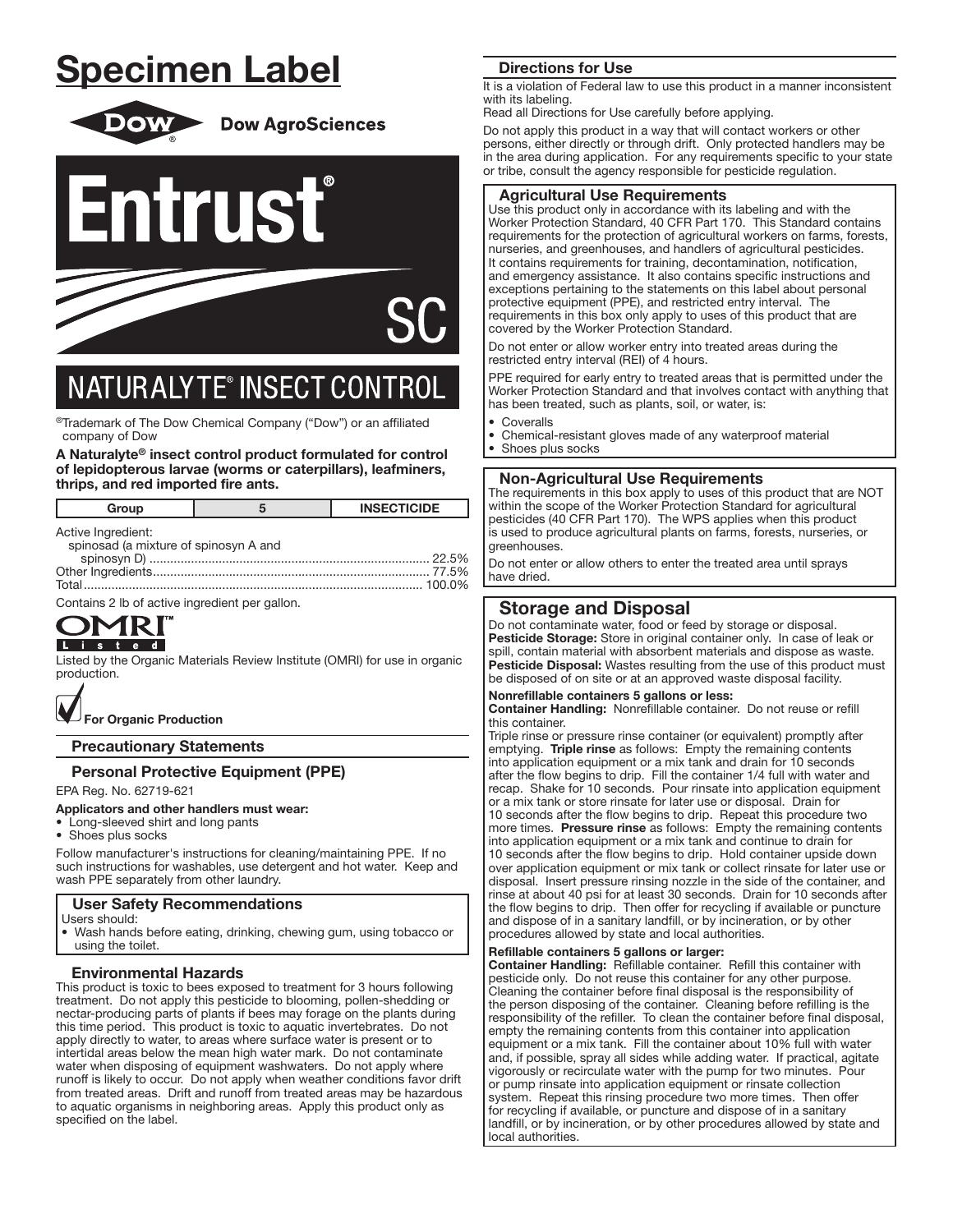## Storage and Disposal (Cont.)

Nonrefillable containers 5 gallons or larger: Container Handling: Nonrefillable container. Do not reuse or refill this container.

Triple rinse or pressure rinse container (or equivalent) promptly after emptying. Triple rinse as follows: Empty the remaining contents into application equipment or a mix tank. Fill the container 1/4 full with water. Replace and tighten closures. Tip container on its side and roll it back and forth, ensuring at least one complete revolution, for 30 seconds. Stand the container on its end and tip it back and forth several times. Turn the container over onto its other end and tip it back and forth several times. Empty the rinsate into application equipment or a mix tank or store rinsate for later use or disposal. Repeat this procedure two more times. Pressure rinse as follows: Empty the remaining contents into application equipment or a mix tank and continue to drain for 10 seconds after the flow begins to drip. Hold container upside down over application equipment or mix tank or collect rinsate for later use or disposal. Insert pressure rinsing nozzle in the side of the container, and rinse at about 40 psi for at least 30 seconds. Drain for 10 seconds after the flow begins to drip. Then offer for recycling if available, or puncture and dispose of in a sanitary landfill, or by incineration, or by other procedures allowed by state and local authorities.

## Product Information

Ļ

Entrust® SC is a Naturalyte® insect control product for control of many foliage feeding pests including lepidoptera larvae (worms or caterpillars), Colorado potato beetles, leafminers and thrips infesting labeled crops. This product's active ingredient, spinosad, is biologically derived from the fermentation of *Saccharopolyspora spinosa*, a naturally occurring soil organism. Mix Entrust SC with water and apply as a foliar spray with aerial or ground equipment equipped for conventional insecticide spraying.

### Use Precautions

### Integrated Pest Management (IPM) Programs

Entrust SC is recommended for IPM programs in labeled crops. Apply Entrust SC when field scouting indicates target pest densities have reached the economic threshold, i.e., the point at which the insect population must be reduced to avoid economic losses beyond the cost of control. Other than reducing the target pest species as a food source, Entrust SC does not have a significant impact on certain parasitic insects or the natural predaceous arthropod complex in treated crops, including big-eyed bugs, ladybird beetles, flower bugs, lacewings, minute pirate bugs, damsel bugs, assassin bugs, predatory mites or spiders. The feeding activities of these beneficials will aid in natural control of other insects and reduce the likelihood of secondary pest outbreaks. If Entrust SC is tank mixed with any insecticide that reduces its selectivity in preserving beneficial predatory insects, the full benefit of Entrust SC in an IPM program may be reduced.

### Insecticide Resistance Management (IRM)

Entrust SC contains spinosad, a Group 5 insecticide. Insect/mite biotypes with acquired resistance to Group 5 insecticides may eventually dominate the insect/mite population if Group 5 insecticides are used repeatedly in the same field or area, or in successive years as the primary method of control for targeted species. This may result in partial or total loss of control of those species by Entrust SC or other Group 5 insecticides. Currently, only spinetoram and spinosad active ingredients are classified as Group 5 insecticides. These two insecticide active ingredients share a common mode of action and must not be rotated with each other for control of pests listed on this label. Spinetoram and spinosad may be rotated with all other labeled insecticide active ingredients.

To delay development of insecticide resistance, the following practices are recommended:

- Carefully follow the specific label guidelines within the use directions sections of this label, especially in regard to IRM recommendations.
- Avoid use of the same active ingredient or mode of action (same insecticide group) on consecutive generations of insects. However, multiple applications to reduce a single generation are acceptable. Treat the next generation with a different active ingredient that has a different mode of action or use no treatment for the next generation.
- Avoid using less than labeled rates of any insecticide when applied alone or in tank mixtures.
- Applications should be targeted against early insect developmental stages whenever possible.
- Base insecticide use on comprehensive IPM programs including crop rotations.
- Monitor treated insect populations in the field for loss of effectiveness. • Contact your local extension specialist, certified crop advisor, and/or manufacturer for insecticide resistance management and/or IPM
- recommendations for the specific site and resistant pest problems. • For further information or to report suspected resistance, contact your
- local Dow AgroSciences representative or by calling 800-258-3033.

### Mixing Directions

Always shake well before use. Avoid freezing.

Application Rate Reference Table

| <b>Application Rate of</b><br><b>Entrust SC</b><br>(fl oz/acre) | <b>Active Ingredient</b><br><b>Equivalent</b><br>(Ib ai/acre) | <b>Acres per Gallon of</b><br><b>Entrust SC</b> |
|-----------------------------------------------------------------|---------------------------------------------------------------|-------------------------------------------------|
| 1.5                                                             | 0.023                                                         | 85                                              |
| 3                                                               | 0.047                                                         | 43                                              |
|                                                                 | 0.062                                                         | 32                                              |
| հ                                                               | 0.094                                                         | 21                                              |
|                                                                 | 0.125                                                         | 16                                              |
| 10                                                              | 0.156                                                         | 13                                              |

٦ Entrust SC - Alone: Fill the spray tank with water to about 1/2 of the required spray volume. Start agitation and add the required amount of Entrust SC. Continue agitation while mixing and filling the spray tank to the required spray volume. Maintain sufficient agitation during application to ensure uniformity of the spray mix. Do not allow water or spray mixture to back-siphon into the water source.

Entrust SC - Tank Mix: When tank mixing Entrust SC with other materials, a compatibility test (jar test) using relative proportions of the tank mix ingredients should be conducted prior to mixing ingredients in the spray tank. If foliar fertilizers are used, the jar test should be repeated with each batch of fertilizer utilizing the mixing water source. Do not use acidifying buffering agents in tank mixes with Entrust SC. Vigorous, continuous agitation during mixing, filling and throughout application is required for all tank mixes. Sparger pipe agitators generally provide the most effective agitation in spray tanks. To prevent foaming in the spray tank, avoid stirring or splashing air into the spray mixture.

Mixing Order for Tank Mixes: Fill the spray tank with water to 1/4 to 1/3 of the required spray volume. Start agitation. Add different formulation types in the order indicated below, allowing time for complete dispersion and mixing after addition of each product. Allow extra dispersion and mixing time for dry flowable products.

Add different formulation types in the following order:

- 1. Water dispersible granules
- 2. Wettable powders

3. Entrust SC and other aqueous suspensions

Maintain agitation and fill spray tank to 3/4 of total spray volume. Then add:

- 4. Emulsifiable concentrates and water-based solutions
- 5. Spray adjuvants, surfactants and oils
- 6. Foliar fertilizers

Finish filling the spray tank. Maintain continuous agitation during mixing, final filling and throughout application. If spraying and agitation must be stopped before the spray tank is empty, the materials may settle to the bottom. Settled materials must be resuspended before spraying is resumed. A sparger agitator is particularly useful for this purpose.

**Premixing:** Dry and flowable formulations may be premixed with water (slurried) and added to the spray tank through a 20 to 35 mesh screen. This procedure assures good initial dispersion of these formulation types.

Spray Tank pH: A spray tank pH between 6.0 and 9.0 is suggested to achieve maximum performance of Entrust SC. If the water source is outside of this pH range, or if tank mixing other pesticides, adjuvants, or foliar nutrients will cause the pH to fall outside of this range, consider adjusting the spray tank pH to be between 6.0 and 9.0 before adding Entrust SC To do this, add all other tank mix components first, then check the spray tank pH, adjust if desired, and then add Entrust SC. If you require additional information on how to adjust spray tank pH, contact your Dow AgroSciences representative.

Use of Adjuvants: Adjuvants may be used to improve the control of leafminers and thrips in situations where achieving uniform plant coverage is difficult (such as closed crop canopy or dense foliage), or penetration into waxy leaf surfaces is required for pest control.

- Use only adjuvant products labeled for agricultural use and follow the manufacturer's label directions. A nominal concentration of 1 to 2 quarts per 100 gallons (0.25 to 0.5% v/v) is generally sufficient.
- For leafminers and thrips, emulsified crop oils or methylated crop oil plus organosilicone combination products are recommended.
- When using adjuvants, always conduct a jar test to determine the compatibility of the various components in the spray mixture. Crop safety should be evaluated in a small area of the crop whenever there is a significant change in spray mixture ingredients or source of water for the spray mixture.
- Do not use diesel fuel or pure mineral oil.
- Adjuvants may require organic certification; consult your organic certifier.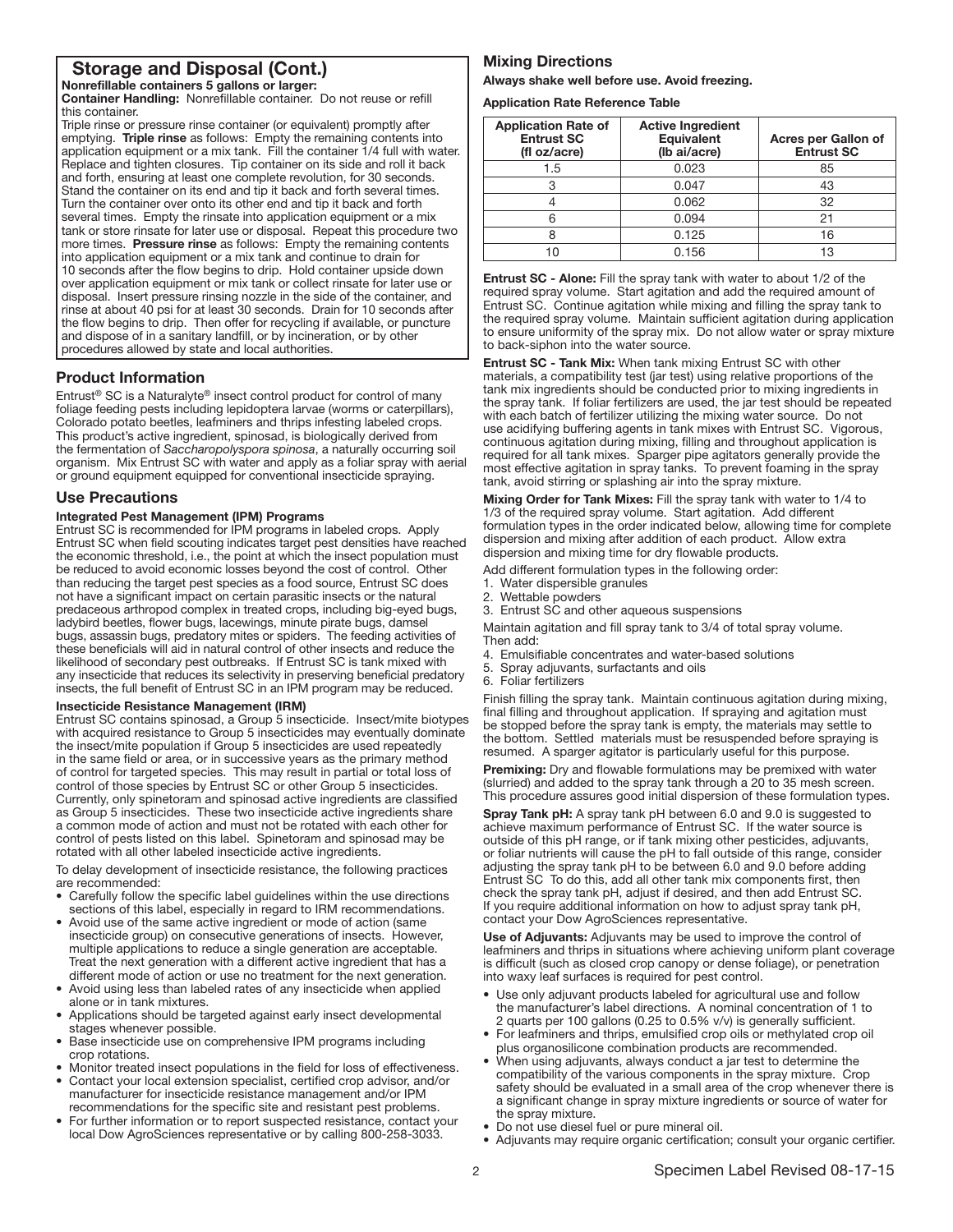• When an adjuvant is to be used with this product, Dow AgroSciences recommends the use of a Chemical Producers and Distributors Association certified adjuvant.

### Application Directions

Proper application techniques help ensure thorough spray coverage and correct dosage for optimum insect control. The following directions are provided for ground and aerial application of Entrust SC. Attention should be given to sprayer speed and calibration, wind speed, and foliar canopy to ensure adequate spray coverage.

### Row Crop Application

Use calibrated power-operated ground spray equipment capable of providing uniform coverage of the target crop. Orient the boom and nozzles to obtain uniform crop coverage. A minimum of 5 to 10 gallons per acre should be utilized, increasing volume with crop size and/or pest pressure. Use hollow cone, twin jet flat fan nozzles or other atomizer suitable for insecticide spraying to provide a fine to coarse spray quality (per ASABE S-572, see nozzle catalogs). Under certain conditions, drop nozzles may be required to obtain complete coverage of plant surfaces. Follow manufacturer's specifications for ideal nozzle spacing and spray pressure. Minimize boom height to optimize uniformity of coverage and maximize deposition (optimize on-target deposition) to reduce drift.

### Orchard Spraying Application

Dilute Spray Application: This application method is based upon the premise that all plant parts are thoroughly wetted, to the point of runoff, with spray solution. To determine the number of gallons of dilute spray required per acre, contact your state agricultural experiment station, certified pest control advisor, or extension specialist for assistance.

Concentrate Spray Application: Apply Entrust SC in a manner that achieves uniform coverage of the entire crop canopy, but not past the point of runoff. For optimum control of target pests, complete and uniform spray coverage is essential. The spray volume required to achieve complete and uniform coverage will depend upon tree size and shape, leaf size, and density, and the application equipment used. To determine the required spray volume per acre, contact your state agricultural experiment station, certified pest control advisor, or extension specialist for assistance. Use of tree row volume is appropriate.

### Aerial Application

Apply in spray volume of 5 gallons or more per acre (10 gallons or more per acre for trees, vines or orchard crops). Nozzle configuration should provide a medium to fine dropsize per ASABE S-572 standard (see USDA-ARS or NAAA handbook). Guidance for ASABE S-572 nozzle configuration can be found at the following web site: www.cpproductsinc.com. Boom length must be less than 75% of wing or 85% of rotor span and swath adjustment (offset) to compensate for crosswinds. Observe minimum safe application height (maximum 12 feet for ag canopies). Use GPS equipment, swath markers or flagging to ensure proper application to the target area. Configure the boom nozzle used (e.g., at NAAA Fly-In) for both crosswind and near parallel winds. If application is made parallel to the wind direction, adjust swath width downward. Use swath adjustment (offset) to compensate for crosswinds. Do not apply under completely calm wind conditions. It is best to apply when wind speed is between 2 to 10 mph. Under conditions of low humidity and high temperatures, adjust spray volume and droplet size upward to compensate for evaporation of spray droplets. Insect control by aerial application may be less than control by ground application because of reduced coverage.

### Chemigation Application

Entrust SC may be applied through properly equipped chemigation systems for insect control in corn, cranberries, ornamentals and potatoes. Follow use directions for these crops in the Uses section of this label. Do not apply Entrust SC by chemigation to other labeled crops except as specified in Dow AgroSciences supplemental labeling or product bulletins.

General Directions for Sprinkler Chemigation: Entrust SC may be applied through overhead sprinkler irrigation systems that will apply water uniformly, including center pivot, lateral move, end tow, side (wheel) roll, traveler, solid set, micro sprinkler, or hand move. Do not apply this product through any other type of irrigation system. Sprinkler systems that deliver a low coefficient of uniformity such as certain water drive units are not recommended.

For continuously moving systems, the mixture containing Entrust SC must be injected continuously and uniformly into the irrigation water line as the sprinkler is moving. If continuously moving irrigation equipment is used, apply in no more than 0.25 inch of water. For irrigation systems that do not move during operation, apply in no more than 0.25 inch of irrigation immediately before the end of the irrigation cycle.

Chemigation Preparation: The following use directions are to be followed when this product is applied through sprinkler irrigation systems. Thoroughly clean the chemigation system and tank of any fertilizer or chemical residues, and dispose of the residues according to state and federal laws. Flush the injection system with soap or a cleaning agent and water. Determine the amount of Entrust SC needed to cover the desired acreage. Mix according to instructions in the Mixing Directions section above. Continually agitate the mixture during mixing and application.

Chemigation Equipment Calibration: In order to calibrate the irrigation system and injector to apply the mixture containing Entrust SC, determine the following: 1) Calculate the number of acres irrigated by the system; 2) Calculate the amount of product required and premix; 3) Determine the irrigation rate and determine the number of minutes for the system to cover the intended treatment area; 4) Calculate the total gallons of insecticide mixture needed to cover the desired acreage. Divide the total gallons of insecticide mixture needed by the number of minutes (minus time to flush out) to cover the treatment area. This value equals the gallons per minute output that the injector or eductor must deliver. Convert the gallons per minute to milliliters or ounces per minute if needed. Calibrate the injector system with the system in operation at the desired irrigation rate. It is suggested that the injection pump/system be calibrated at least twice before operation and that the system should be monitored during operation.

Chemigation Operation: Start the water pump and irrigation system and let the system achieve the desired pressure and speed before starting the injector. Check for leaks and uniformity and make repairs before any chemigation takes place. Start the injection system and calibrate according to manufacturer's specifications. This procedure is necessary to deliver the desired rate per acre in a uniform manner. When the application is finished, allow the entire irrigation and injection system to be thoroughly flushed clean before stopping the system.

### Chemigation Precautions:

- Lack of effectiveness or illegal pesticide residues in the crop can result from non-uniform distribution of treated water.
- If you have questions about calibration, contact state extension service specialists, equipment manufacturers or other experts.
- Do not connect an irrigation system used for pesticide application (including greenhouse systems) to a public water system unless the pesticide label-prescribed safety devices for public water systems are in place with current certification. Specific local regulations may apply and must be followed.
- A person knowledgeable of the chemigation system and responsible for its operation, or under the supervision of the responsible person, shall operate the system and make necessary adjustments should the need arise and continuously monitor the injection.
- Do not apply when wind speed favors drift beyond the area intended for treatment. End guns must be turned off during the application if they irrigate nontarget areas.
- Do not allow irrigation water to collect or run off and pose a hazard to livestock, wells, or adjoining crops.
- Do not enter treated area during the reentry interval specified in the Agricultural Use Requirements section of this label unless required PPE is worn.
- Do not apply through sprinkler systems that deliver a low coefficient of uniformity such as certain water drive units.

### Chemigation Specific Equipment Requirements:

- The system must contain an air gap or approved backflow prevention device, or approved functional check valve, vacuum relief valve (including inspection port), and low-pressure drain appropriately located on the irrigation pipeline to prevent water source contamination from back flow. Refer to the American Society of Agricultural Engineer's Engineering Practice 409 for more information or state specific regulations.
- The pesticide injection line must contain a functional, automatic, quick-closing check valve to prevent the flow of fluid back toward the injection chemical supply.
- A pesticide injection pump must also contain a functional interlock, e.g., mechanical or electrical to shut off chemical supply when the irrigation system is either automatically or manually shut down.
- The system must contain functional interlocking controls to automatically shut off the pesticide injection when the water pressure drops too low or water flow stops.
- Use of public water supply requires approval of a backflow prevention device or air gap (preferred) by both state and local authorities.
- Systems must use a metering device, such as a positive displacement injection pump (or flow meter on eductor) effectively designed and constructed of materials that are compatible with pesticides and capable of being fitted with a system interlock. An electric powered pump must meet Section 675 for "Electrically Driven or Controlled Irrigation Machines" NEC 70.
- To insure uniform mixing of the insecticide in the water line, inject the mixture in the center of the pipe diameter or just ahead of an elbow or tee in the irrigation line so that the turbulence created at those points will assist in mixing. The injection point must be located after all backflow prevention devices on the water line.
- The tank holding the insecticide mixture should be free of rust, fertilizer, sediment, and foreign material, and equipped with an in-line strainer situated between the tank and the injection point.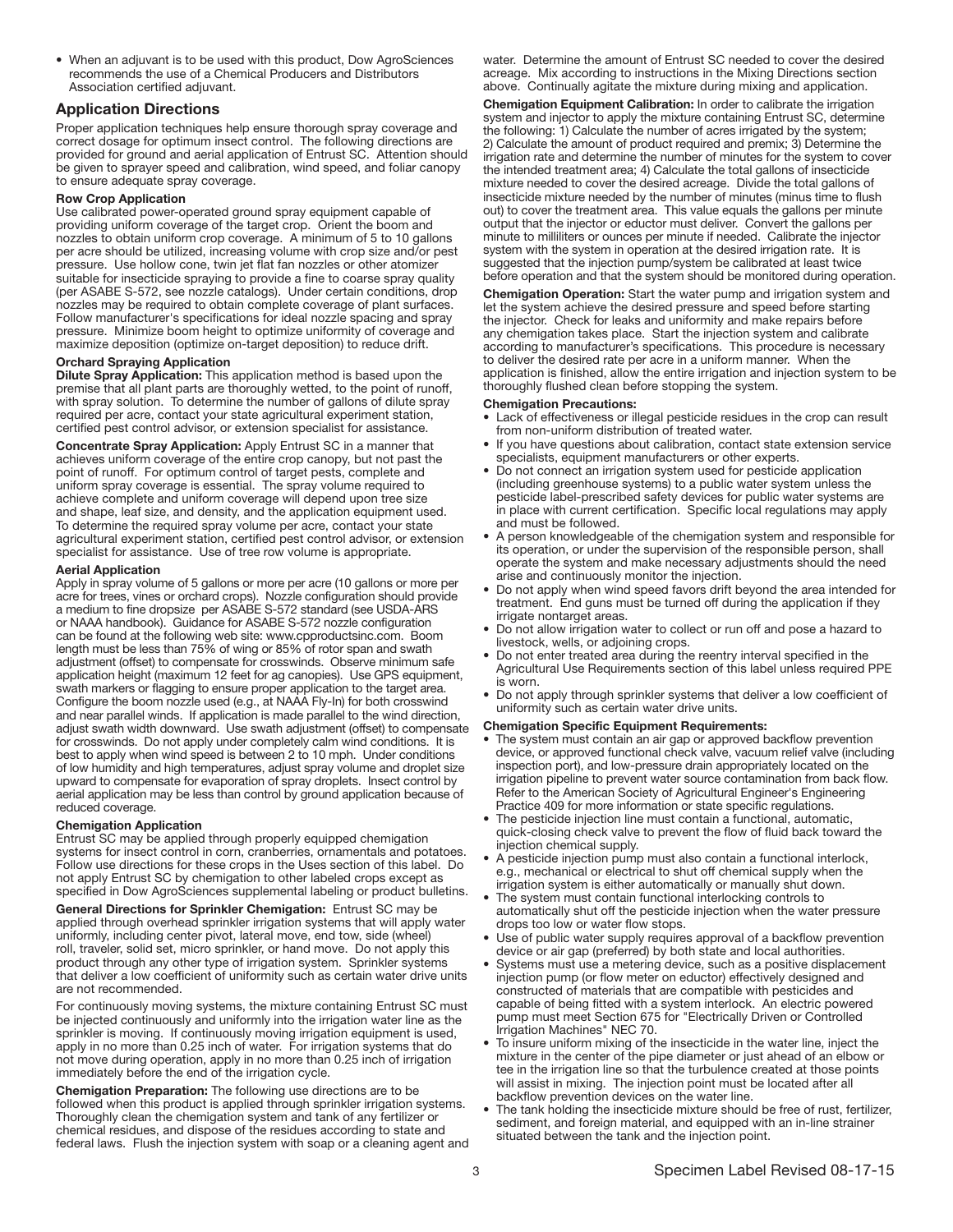### Uses

## Asparagus (Post Harvest Protection of Ferns Only)

## Pest and Application Rates:

| ∣Pest            | <b>Entrust SC</b><br>(fl oz/acre) |
|------------------|-----------------------------------|
| asparagus beetle | 4 – R                             |
|                  |                                   |

I Application Timing: For determining when to treat, scout with enough regularity to monitor the population size of the labeled pest. Make applications only to asparagus ferns. Treat when pests appear, targeting eggs at hatch or small larvae. Consult your Dow AgroSciences representative, extension specialist, certified crop advisor or your state agricultural experiment station for any additional local use recommendations for your area.

Application Rate: Apply as a foliar spray at the rate specified to control asparagus beetle in asparagus fern. Use a higher rate in the rate range for heavy infestations or advanced growth stages of the beetle. Heavy infestations may require repeat applications, but follow resistance management guidelines.

Resistance Management: Do not make more than two consecutive applications of Group 5 insecticides (spinetoram and spinosad). If additional treatments are required after two consecutive applications of Group 5 insecticides, rotate to another class of effective insecticides for at least one application. Consult your local Dow AgroSciences representative, extension specialist, certified crop advisor, or state agricultural experiment station for information on alternative effective products to use in your area. Restrictions:

- Preharvest Interval: This use is only for asparagus ferns; do not apply within 60 days of spear harvest.
- Minimum Treatment Interval: Do not make applications less than 4 days apart.
- Do not apply more than a total of 18 fl oz of Entrust SC (0.28 lb ai spinosad) per acre per crop.
- **Maximum Number of Applications:** Do not make more than three applications per crop.
- Do not feed treated ferns to meat or dairy animals.

### Banana and Plantain

(For use in California, Florida, Hawaii and Texas only)

## Pests and Application Rates:

|                                                                                        | <b>Entrust SC</b> |                                     |
|----------------------------------------------------------------------------------------|-------------------|-------------------------------------|
| <b>Pests</b>                                                                           | (fl oz/acre)      | <b>Dilute Spray</b><br>(oz/100 gal) |
| banana rust thrips <sup>1</sup><br>caterpillars<br>Hawaiian flower thrips <sup>1</sup> |                   | 3.3                                 |

<sup>1</sup>Control of thrips may be improved with the addition of an adjuvant to the spray mixture. See Use of Adjuvants section under Mixing Directions. Dilute sprays assume an average volume of 300 gallons per acre.

Application Timing: Apply no later than two weeks after bunch emergence and before flower petals senesce and again one to two days before bunch cover.

Application Rate: Apply as a directed fine spray toward bunches and spray to runoff.

Spray Volume: Dilute sprays are sprayed to the point of runoff. The application rate range for dilute sprays in the table is based upon a spray volume of 300 gallons per acre. Gallonage of dilute sprays will vary depending upon tree size, density of canopy, stage of seasonal growth, and spacing in the orchard.

Resistance Management: Do not make more than two consecutive applications of Group 5 insecticides (spinetoram and spinosad). If additional treatments are required after two consecutive applications of Group 5 insecticides, rotate to another class of effective insecticides for at least one application. Consult your local Dow AgroSciences representative, extension specialist, certified crop advisor, or state agricultural experiment station for information on alternative effective products to use in your area.

### Restrictions:

- Preharvest Interval: Do not apply within 8 weeks of harvest.
- Minimum Treatment Interval: Do not make applications less than 7 days apart.
- Do not apply more than a total of 29 fl oz of Entrust SC (0.45 lb ai spinosad) per acre per crop
- Maximum Number of Applications: Do not make more than four applications per crop or apply more than six times per calendar year.

### *Brassica* (Cole) Leafy Vegetables (Crop Group 5)1

<sup>1</sup>*Brassica* (cole) leafy vegetables (crop group 5) broccoli, broccoli raab, Brussels sprouts, cabbage, cauliflower, cavalo, Chinese broccoli, Chinese cabbage (bok choy), Chinese cabbage (napa), Chinese mustard cabbage (gai choy), collards, kale, kohlrabi, mizuna, mustard greens, mustard spinach, rape greens

In the state of Georgia, do not apply Entrust SC to: broccoli raab, Chinese cabbage (bok choy), collards, kale, mizuna, mustard greens, mustard spinach, rape greens

## Pests and Application Rates:

| <b>Pests</b>                                                                          | <b>Entrust SC</b><br>(fl oz/acre) |
|---------------------------------------------------------------------------------------|-----------------------------------|
| diamondback moth                                                                      | $1.5 - 4$                         |
| cabbage looper<br>imported cabbageworm                                                | $3 - 6$                           |
| armyworms (including beet armyworm)<br>leafminers <sup>1</sup><br>thrips <sup>1</sup> | $4 - 10$                          |
| flog bootle (cupproccion)                                                             |                                   |

flea beetle (suppression)

<sup>1</sup>Control of leafminers and thrips may be improved with the addition of an adjuvant to the spray mixture. See Use of Adjuvants section under Mixing Directions.

Application Timing: Treat when pests appear, targeting eggs at hatch or small larvae. Heavy infestations may require repeat applications, but follow resistance management guidelines. Consult your Dow AgroSciences representative, extension service specialist, certified crop advisor or your state agricultural experiment station for any additional local use recommendations for your area.

Application Rate: Apply as a foliar spray at the rate specified to control target pests. Use a higher rate in the rate range for heavy infestations or advanced growth stages of target pests.

Resistance Management: Do not make more than two consecutive applications of Group 5 insecticides (spinetoram and spinosad). If additional treatments are required after two consecutive applications of Group 5 insecticides, rotate to another class of effective insecticides for at least one application. For diamondback moth, if additional treatments are required after two consecutive applications of Group 5 insecticides, rotate to another class of effective insecticides for at least two applications. Consult your local Dow AgroSciences representative, extension specialist, certified crop advisor, or state agricultural experiment station for information on alternative effective products to use in your area. Make treatment decisions for the entire farm and consider area wide programs if other growers are in close proximity. Do not make more than six applications of Entrust SC per calendar year for diamondback moth over an entire farm (an area of abutting or nearby fields).

### Restrictions:

- Preharvest Interval: Do not apply within 1 day of harvest.
- **Minimum Treatment Interval:** Do not make applications less than 4 days apart.
- Do not apply more than a total of 29 fl oz of Entrust SC (0.45 lb ai spinosad) per acre per crop.
- Maximum Number of Applications: Do not make more than six applications per calendar year.
- Do not apply to seedling cole crops grown for transplant within a greenhouse, shade house, or field plot.

## Bulb Vegetables (Crop Group 3)1

1Bulb vegetables (crop group 3) dry bulb onion, garlic, great-headed (elephant) garlic, green onion, leek, shallot, welch onion

## Pests and Application Rates:

| <b>Pests</b>                                                                       | <b>Entrust SC</b><br>(fl oz/acre) |
|------------------------------------------------------------------------------------|-----------------------------------|
| armyworms<br>dipteran leafminers<br>European corn borer<br>  fleabeetle<br>loopers | $3 - 6$                           |
| thrips (suppression) <sup>1</sup>                                                  |                                   |

<sup>1</sup>Control of thrips may be improved with the addition of an adjuvant to the spray mixture. See Use of Adjuvants under Mixing Directions. If thorough coverage is desired, then high pressure (>70 psi) directed sprays with dual directed nozzles can assist leaf penetration of onion.

Application Timing: For determining when to treat, scout with enough regularity to monitor the population size of each of the labeled pests. Treat when pests appear, targeting eggs at hatch or small larvae. Consult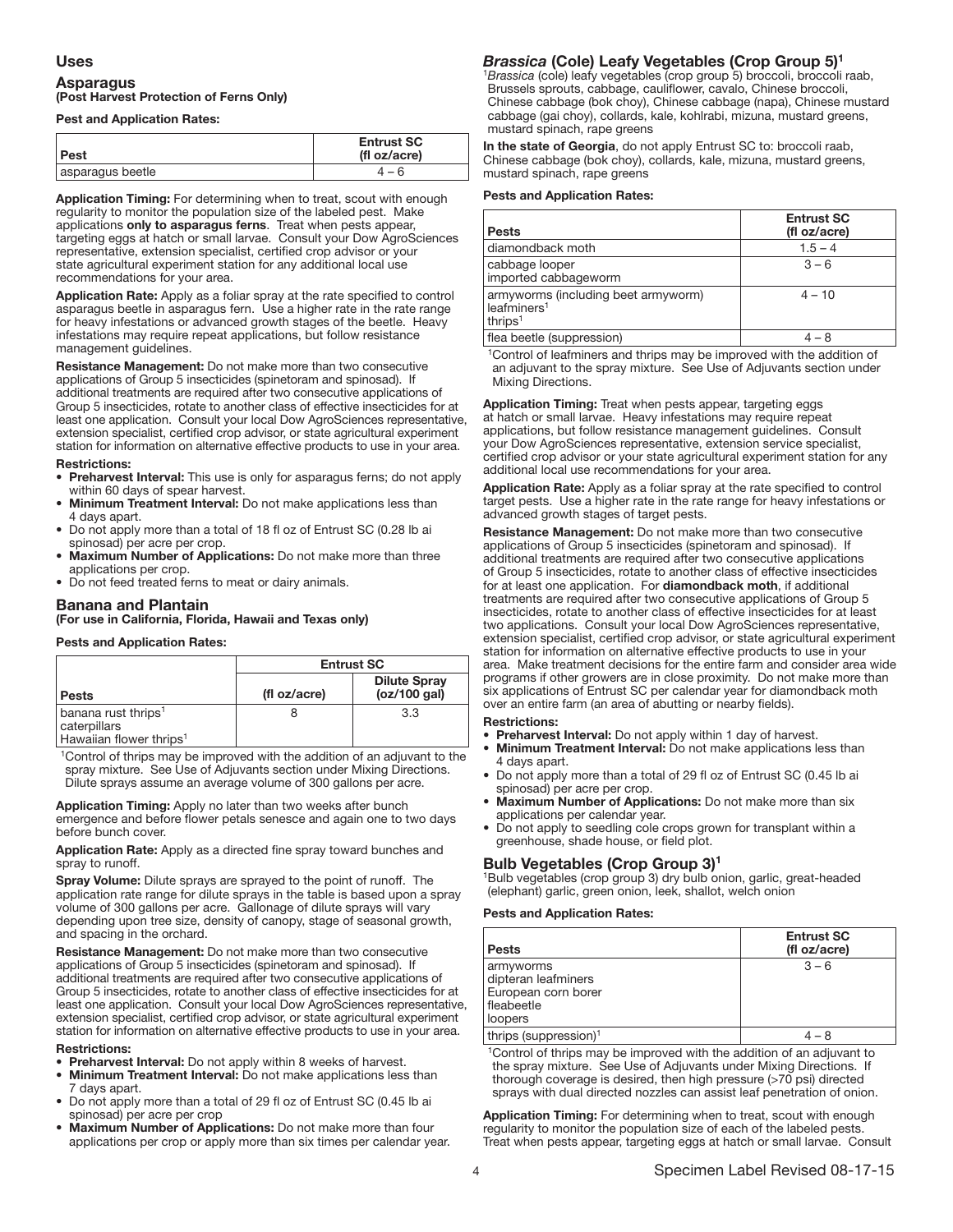your Dow AgroSciences representative, extension service specialist, certified crop advisor or your state agricultural experiment station for any additional local use recommendations for your area.

Application Rate: Apply as a foliar spray at the rate specified to control target pests. Use a higher rate in the rate range for larger larvae or heavier infestations.

Resistance Management: Do not make more than two consecutive applications of Group 5 insecticides (spinetoram and spinosad). If additional treatments are required after two consecutive applications of Group 5 insecticides, rotate to another class of effective insecticides for at least one application. Consult your local Dow AgroSciences representative, extension specialist, certified crop advisor, or state agricultural experiment station for information on alternative effective products to use in your area.

#### Restrictions:

- Preharvest Interval: Do not apply within 1 day of harvest.
- **Minimum Treatment Interval:** Do not make applications less than 4 days apart.
- Do not apply more than a total of 29 fl oz of Entrust SC (0.45 lb ai spinosad) per acre per crop.
- Maximum Number of Applications: Do not make more than five applications per calendar year.

### Bushberries (Subgroup 13B)1

### (Insect Suppression)

<sup>1</sup>Bushberries (subgroup 13B) blueberry, currant, elderberry, gooseberry, huckleberry, juneberry, lingonberry, salal

## Pests and Application Rates:

| <b>Pests</b>                                                                                                                                                                                                  | <b>Entrust SC</b><br>(fl oz/acre) |
|---------------------------------------------------------------------------------------------------------------------------------------------------------------------------------------------------------------|-----------------------------------|
| armyworms<br>blueberry gall midge<br>cherry fruitworm<br>cranberry fruitworm<br>currant fruitfly<br>European grapevine moth<br>fireworms<br>leafrollers<br>light brown apple moth<br>loopers<br>thrips $1, 2$ | $4 - 6$                           |

1Control of thrips may be improved with the addition of an adjuvant to the spray mixture. See Use of Adjuvants section under Mixing Directions. <sup>2</sup>See special use restrictions below for Fresno, Kern, and Tulare counties in California.

Application Timing: Treat when pests appear, targeting eggs at hatch or small larvae. Heavy infestations may require repeat applications but follow resistance management guidelines. Consult your Dow AgroSciences representative, extension service specialist, certified crop advisor or your state agricultural experiment station for any additional local use recommendations for your area.

Application Rate: The amount of Entrust SC applied per acre will depend upon plant size and volume of foliage present and pest pressure. Use a lower rate in the rate range for light infestations and/or small plants and a higher rate in the rate range for heavy infestations and/or larger plants.

Resistance Management: Do not make more than two consecutive applications of Group 5 insecticides (spinetoram and spinosad). If additional treatments are required after two consecutive applications of Group 5 insecticides, rotate to another class of effective insecticides for at least one application. Do not make more than three applications of Group 5 insecticides for thrips in a season. Only two applications are allowed per acre per year in fresno, Kern, and Tulare counties in the state of California (See special use restrictions). Consult your local Dow AgroSciences representative, extension specialist, certified crop advisor, or state agricultural experiment station for information on alternative effective products to use in your area.

### Restrictions:

- Preharvest Interval: Do not apply within 3 days of harvest.
- **Minimum Treatment Interval:** Do not make applications less than 6 days apart.
- Do not apply more than a total of 29 fl oz of Entrust SC (0.45 lb ai spinosad) per acre per crop
- Maximum Number of Applications: Do not make more than six applications per calendar year. See Resistance Management and Special Use Restrictions regarding number of applications for specific pests and specific locations.

### Special Use Restrictions for Fresno, Kern, and Tulare Counties in California

- Thrips (suppression) rate: The Entrust SC use rate is 6 fl oz/acre.
- Preharvest Interval: Do not apply within 3 days of harvest.
- Minimum Treatment Interval: Do not make applications less than
- 6 days apart. • Do not apply more than a total of 12 fl oz of Entrust SC (0.188 lb ai
- spinosad) per acre per year. • Maximum Number of Applications: Do not make more than two

## applications per calendar year.

### Caneberries (Subgroup 13A)1

<sup>1</sup>Caneberries (subgroup 13A) blackberry, loganberry, red and black raspberry, cultivars and/or hybrids of these

## Pests and Application Rates:

| <b>Pests</b>                                                                                                                      | <b>Entrust SC</b><br>(fl oz/acre) |
|-----------------------------------------------------------------------------------------------------------------------------------|-----------------------------------|
| armyworms<br>European grapevine moth<br>green fruitworm<br>leafrollers<br>light brown apple moth<br>raspberry fruitworm<br>sawfly | $4 - 6$                           |

Application Timing: Treat when pests appear, targeting eggs at hatch or small larvae. Heavy infestations may require repeat applications, but follow resistance management guidelines. Consult your Dow AgroSciences representative, extension service specialist, certified crop advisor or your state agricultural experiment station for any additional local use recommendations for your area.

Application Rate: The amount of Entrust SC applied per acre will depend upon plant size and volume of foliage present and pest pressure. Use a higher rate in the rate range for larger larvae or moderate to severe infestations and/or larger plant volume.

Resistance Management: Do not make more than two consecutive applications of Group 5 insecticides (spinetoram and spinosad). If additional treatments are required after two consecutive applications of Group 5 insecticides, rotate to another class of effective insecticides for at least one application. Consult your local Dow AgroSciences representative, extension specialist, certified crop advisor, or state agricultural experiment station for information on alternative effective products to use in your area.

### Restrictions:

- Preharvest Interval: Do not apply within 1 day of harvest.
- **Minimum Treatment Interval:** Do not make applications less than 5 days apart.
- Do not apply more than a total of 29 fl oz of Entrust SC (0.45 lb ai spinosad) per acre per crop
- Maximum Number of Applications: Do not make more than six applications per calendar year.

### Citrus (Crop Group 10)1

1Citrus (crop group 10) grapefruit, lemons, limes, oranges, tangerines

### Pests and Application Rates :

| <b>Pests</b>                                                                                                            | <b>Entrust SC</b><br>(fl oz/acre) |
|-------------------------------------------------------------------------------------------------------------------------|-----------------------------------|
| citrus leafminer<br>citrus orangedog<br>citrus thrips <sup>1</sup><br>European grapevine moth<br>light brown apple moth | $4 - 10$                          |

<sup>1</sup>Control of thrips may be improved with the addition of an adjuvant to the spray mixture. See Use of Adjuvants section under Mixing Directions.

Application Timing: Treat when pests appear or in accordance with local economic thresholds. Consult your Dow AgroSciences representative, extension service specialist, certified crop advisor or your state agricultural experiment station for any additional area use recommendations for your area.

Application Rate: The amount of Entrust SC applied per acre will depend upon tree size and pest pressure. Use a lower rate in the rate range for light infestations and/or small trees and a higher rate in the rate range for heavy infestations and/or large trees.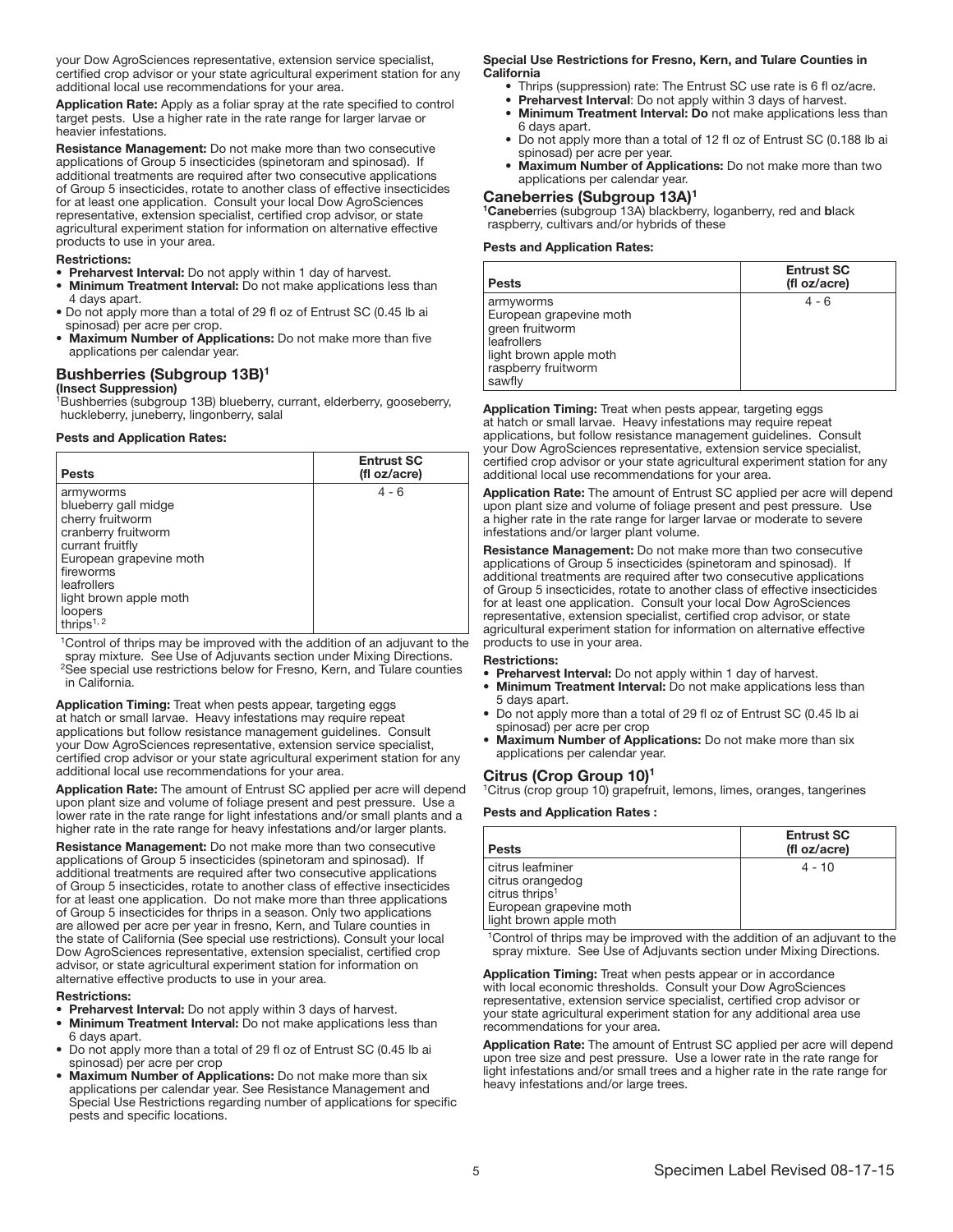Resistance Management: Citrus thrips are present most of the time on the crop during the growing season and have demonstrated a high potential to develop resistance to insect control products. Do not make more than two consecutive applications of Group 5 insecticides (spinetoram and spinosad). If additional treatments are required after two consecutive applications of Group 5 insecticides, rotate to another class of effective insecticides for at least one application. For citrus thrips, rotate to another class of effective producs for the next two applications after using two applications of Entrust SC within a season. Consult your Dow AgroSciences representative, extension specialist, certified crop advisor, or state agricultural experiment station for information on alternative effective products to use in your area.

### Restrictions:

- Preharvest Interval: Do not apply within 1 day of harvest.
- Minimum Treatment Interval: Do not make applications less than 6 days apart.
- Do not apply more than a total of 29 fl oz of Entrust SC (0.45 lb ai spinosad) per acre per crop.
- Maximum Number of Applications: Do not make more than three applications per calendar year.
- Do not apply to citrus nurseries or citrus in greenhouses.

# Corn (Field, Sweet, Seed, Popcorn) and Teosinte

## Pests and Application Rates:

| <b>Pests</b>                                                                     | <b>Entrust SC</b><br>(fl oz/acre) |
|----------------------------------------------------------------------------------|-----------------------------------|
| armyworms (including fall armyworm)<br>European corn borer                       | $1.5 - 6$                         |
| beet armyworm<br>corn earworm<br>southwestern corn borer<br>western bean cutworm | $3 - 6$                           |

Application Timing: Scout for European corn borer and armyworms with enough regularity to monitor egg laying and egg hatch. Time applications of Entrust SC to coincide with peak egg hatch of each generation. Frequent treatments may be necessary when the crop is growing rapidly, during silking or under heavy pest pressure. For corn earworm control, a 1- to 2-day re-treatment schedule may be necessary at silking. For control of all other pests, a 5- to 7-day re-treatment schedule may be necessary if the crop is growing rapidly or if there is heavy pest pressure.

Application Rate: Apply as a foliar spray at the rate specified to control target pests. Use a higher rate in the rate range for heavy infestations or advanced growth stages of target pests.

Spray Delivery: For control of first generation European corn borer and armyworms, apply broadcast or as a directed spray into the leaf whorls. For control of corn earworm, apply broadcast or direct spray to ear zone. Use sufficient spray volume and nozzle pressure to ensure thorough wetting of the silks.

Chemigation: Entrust SC may be applied to corn by chemigation at labeled rates. Refer to the Chemigation Application section.

Resistance Management: Do not make more than two consecutive applications of Group 5 insecticides (spinetoram and spinosad). If additional treatments are required after two consecutive applications of Group 5 insecticides, rotate to another class of effective insecticides for at least one application. Consult your Dow AgroSciences representative, extension specialist, certified crop advisor, or state agricultural experiment station for information on alternative effective products to use in your area.

### Restrictions:

### Sweet Corn, Popcorn, Seed Corn

- Preharvest Interval: Do not apply within 28 days of fodder harvest, 1 day of grains harvest or 7 days of forage harvest.
- Do not apply more than a total of 29 fl oz of Entrust SC (0.45 lb ai spinosad) per acre per year.
- **Maximum Number of Applications:** Do not make more than six applications per calendar year.

### Field Corn and Teosinte

- Preharvest Interval: Do not apply within 28 days of grain or fodder harvest or 7 days of forage harvest.
- Do not apply more than a total of 12 fl oz of Entrust SC (0.188 lb ai spinosad) per acre per year.
- Maximum Number of Applications: Do not make more than three applications per calendar year.

## Cotton

## Pests and Application Rates:

| <b>Pests</b>                                                                                                                                                                                    | <b>Entrust SC</b><br>(fl oz/acre) |
|-------------------------------------------------------------------------------------------------------------------------------------------------------------------------------------------------|-----------------------------------|
| European corn borer<br>cotton bollworm (pre-bloom)<br>cotton leafperforator<br>tobacco budworm                                                                                                  | $3 - 6$                           |
| armyworms (including beet armyworm,<br>fall armyworm)<br>cotton bollworm (post-bloom)<br>leafminers<br>loopers (including soybean looper,<br>cabbage looper)<br>saltmarsh caterpillar<br>thrips | $4 - 6$                           |

#### Ī Application Timing:

Tobacco Budworm and/or Cotton Bollworm: For the most effective control, scout fields twice per week and apply Entrust SC when the majority of the population is within the time of blackhead egg stage to 1/8-inch larval length. The following table illustrates the size of development of worms in relation to age and stage of development (instar) as a guide to timing treatments for optimum control:

| Age (Days) | <b>Average Size (Inches)</b> | Instar <sup>1</sup> |
|------------|------------------------------|---------------------|
| Hatch      | 1/16                         | 1st                 |
|            | 1/4                          | 2 <sub>nd</sub>     |
|            | 1/2                          | 3rd                 |
|            | 7/8                          | 4th                 |
|            |                              | 5th                 |

<sup>1</sup>Note: A scouting schedule of only once per week is risky since hatching worms will have grown to 3rd instar before the next scouting observation has determined the need to spray.

Beet Armyworm: Economic thresholds vary with local conditions and sampling methods. The following is an example of one such method: apply Entrust SC when field scouting reveals three or more occurrences of egg hatch or larval feeding per 100 feet of row.

Loopers: Economic thresholds vary with local conditions and sampling methods. The following is an example of one such method: apply Entrust SC when field scouting reveals four larvae per 1 foot of row or 25% defoliation.

Application Rate: Use a higher rate in the rate range and higher spray volume when one or more of the following is true: tobacco budworms or bollworms are more than 1/4 inch in length; target pest population is 2X above state threshold level; or foliage canopy is tall/dense and worms are present in the lower part of the canopy. Heavy infestations may require repeat applications, but follow resistance management guidelines.

Resistance Management: Do not make more than two consecutive applications of Group 5 insecticides (spinetoram and spinosad). If additional treatments are required after two consecutive applications of Group 5 insecticides, rotate to another class of effective insecticides for at least one application. Consult your local Dow AgroSciences representative, extension specialist, certified crop advisor, or state agricultural experiment station for information on alternative effective products to use in your area. For tobacco budworm and/or cotton bollworm where early season conservation of beneficial insects is practical, use Entrust SC to control the 1st and 3rd generation of tobacco budworm and/or cotton bollworm. Where conservation of beneficial insects is not as critical (for example, fields have received non-selective early season treatments for boll weevil or lygus bugs), use Entrust SC to control either the 2nd or 3rd generation of tobacco budworm and/or cotton bollworm.

- Preharvest Interval: Do not apply within 28 days of harvest.
- Minimum Treatment Interval: Do not make applications less than 5 days apart for high rates of application.
- Do not apply more than a total of 29 fl oz of Entrust SC (0.45 lb ai spinosad) per acre per growing season.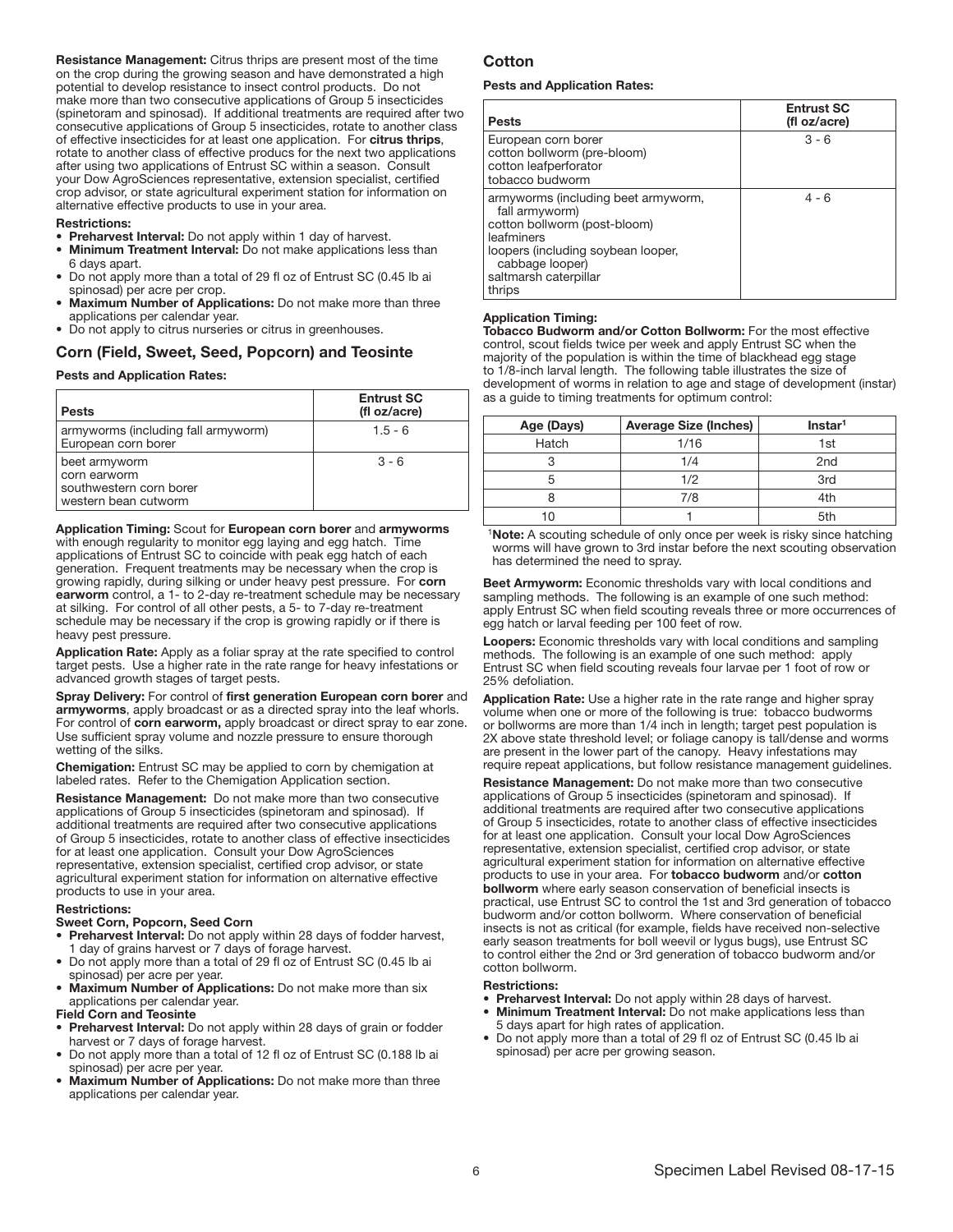## Cranberry (Insect Suppression)

## Pests and Application Rates:

| <b>Pests</b>                                                                                                                                                  | <b>Entrust SC</b><br>(fl oz/acre) |
|---------------------------------------------------------------------------------------------------------------------------------------------------------------|-----------------------------------|
| armyworms<br>currant fruitfly<br>European grapevine moth<br>fireworms<br>leafrollers<br>light brown apple moth<br>loopers<br>sparganothis fruitworm<br>thrips | $4 - 10$                          |

Application Timing: For determining when to treat, scout with enough regularity to monitor the population size of each of the labeled pests. Treat when pests appear, targeting eggs at hatch or small larvae. Consult your Dow AgroSciences representative, extension specialist, certified crop advisor or your state agricultural experiment station for any additional local use recommendations for your area.

Application Rate: Application rate within the rate range will depend upon plant size and volume of foliage present and pest pressure. Use a higher rate in the rate range for larger larvae or moderate to severe infestations and/or larger plant volume.

Chemigation: Entrust SC may be applied to cranberries by chemigation at labeled rates. Refer to the Chemigation Application section.

Resistance Management: Do not make more than two consecutive applications of Group 5 insecticides (spinetoram and spinosad). If additional treatments are required after two consecutive applications of Group 5 insecticides, rotate to another class of effective insecticides for at least one application. Consult your local Dow AgroSciences representative, extension specialist, certified crop advisor, or state agricultural experiment station for information on alternative effective products to use in your area.

### Restrictions:

• Preharvest Interval: Do not apply within 21 days of harvest.

- **Minimum Treatment Interval:** Do not make applications less than 7 days apart.
- Do not apply more than a total of 29 fl oz of Entrust SC (0.45 lb ai spinosad) per acre per crop.
- Maximum Number of Applications: Do not make more than six applications per calendar year.

## Cucurbit Vegetables (Crop Group 9)1

1Cucurbit vegetables (crop group 9) cucumber, edible gourds, muskmelons (cantaloupe, honeydew, etc.), pumpkin, summer squash, watermelon, winter squash

## Pests and Application Rates:

| <b>Pests</b>                                                         | <b>Entrust SC</b><br>(fl oz/acre) |
|----------------------------------------------------------------------|-----------------------------------|
| armyworms<br>cabbage looper<br>melon worm<br>pickleworm<br>rindworms | $4 - 8$                           |
| leafminers <sup>1</sup><br>thrips <sup>1</sup>                       | $6 - 8$                           |

1Control of leafminers and thrips may be improved with the addition of an adjuvant to the spray mixture. See Use of Adjuvants section under Mixing Directions.

Application Timing: Treat when pests appear, targeting eggs at hatch or small larvae. Heavy infestations may require repeat applications, but follow resistance management guidelines. Consult your Dow AgroSciences representative, extension service specialist, certified crop advisor or your state agricultural experiment station for any additional area local use recommendations for your area.

Application Rate: Apply as a foliar spray at the rate specified to control target pests. Use a higher rate in the rate range for heavy infestations or advanced growth stages of target pests.

Resistance Management: Do not make more than two consecutive applications of Group 5 insecticides (spinetoram and spinosad). If additional treatments are required after two consecutive applications of Group 5 insecticides, rotate to another class of effective insecticides for at least one application. Consult your local Dow AgroSciences

representative, extension specialist, certified crop advisor, or state agricultural experiment station for information on alternative effective products to use in your area.

### Restrictions:

- Preharvest Interval: Do not apply within 3 days of harvest for all crops except cucumbers. Do not apply within 1 day of harvest for cucumbers.
- Minimum Treatment Interval: Do not make applications less than 5 days apart.
- Do not apply more than a total of 29 fl oz of Entrust SC (0.45 lb ai spinosad) per acre per season.
- Maximum Number of Applications: Do not make more than six applications per crop.

## Dates

## Pests and Application Rates:

|            | <b>Entrust SC</b> |                                        |
|------------|-------------------|----------------------------------------|
| Pest       | (fl oz/acre)      | <b>Dilute Spray</b><br>(fl oz/100 gal) |
| carob moth |                   |                                        |

Ī Application Timing: Apply Entrust SC as a foliar spray when pests appear or in accordance with local conditions. Consult your Dow AgroSciences representative, extension service specialist, certified crop advisor or your state agricultural experiment station for any additional local use recommendations for your area.

Application Rate: Apply as a concentrate or dilute spray using conventional, power operated spray equipment ensuring good coverage (see Orchard Spraying Application section under Application Directions).

Spray Volume: Dilute sprays are sprayed to the point of runoff. The application rate for dilute sprays in the table is based upon a spray volume of 300 gallons per acre. Gallonage of dilute sprays will vary depending upon tree size, density of canopy, stage of seasonal growth, and spacing in the orchard.

Resistance Management: Do not make more than three consecutive applications of Group 5 insecticides (spinetoram and spinosad) within a crop season. If additional treatments are required after three consecutive applications of Group 5 insecticides, rotate to another class of effective insecticides for at least one application. Consult your local Dow AgroSciences representative, extension specialist, certified crop advisor, or state agricultural experiment station for information on alternative effective products to use in your area.

### Restrictions:

- Preharvest Interval: Do not apply within 7 days of harvest.
- Minimum Treatment Interval: Do not make applications less than 7 days apart.
- Do not apply more than a total of 29 fl oz of Entrust SC (0.45 lb ai spinosad) per acre per year.
- Maximum Number of Applications: Do not make more than three applications of Entrust SC for carob moth control.

## Fig

## Pests and Application Rates:

|                  | <b>Entrust SC</b> |                                        |
|------------------|-------------------|----------------------------------------|
| <b>Pests</b>     | (fl oz/acre)      | <b>Dilute Spray</b><br>(fl oz/100 gal) |
| navel orangeworm | $4 - 10$          | $1 - 2.5$                              |

Ī Application Timing: Apply Entrust SC as a foliar spray when pests appear or in accordance with local conditions. Apply as a concentrate or dilute spray using conventional, power operated spray equipment (see Orchard Spraying Application section under Application Directions). Consult your Dow AgroSciences representative, extension service specialist, certified crop advisor or your state agricultural experiment station for any additional local use recommendations for your area.

Application Rate: The amount of Entrust SC applied per acre will depend upon tree size and volume of foliage present and pest pressure. Use a higher rate in the rate range for large trees or heavy infestations.

Spray Volume: Dilute sprays are sprayed to the point of runoff. The application rate range for dilute sprays in the table is based upon a spray volume of 400 gallons per acre. Gallonage of dilute sprays will vary depending upon tree size, density of canopy, stage of seasonal growth, and spacing in the orchard.

Resistance Management: Do not make more than two consecutive applications of Group 5 insecticides (spinetoram and spinosad). If additional treatments are required after two consecutive applications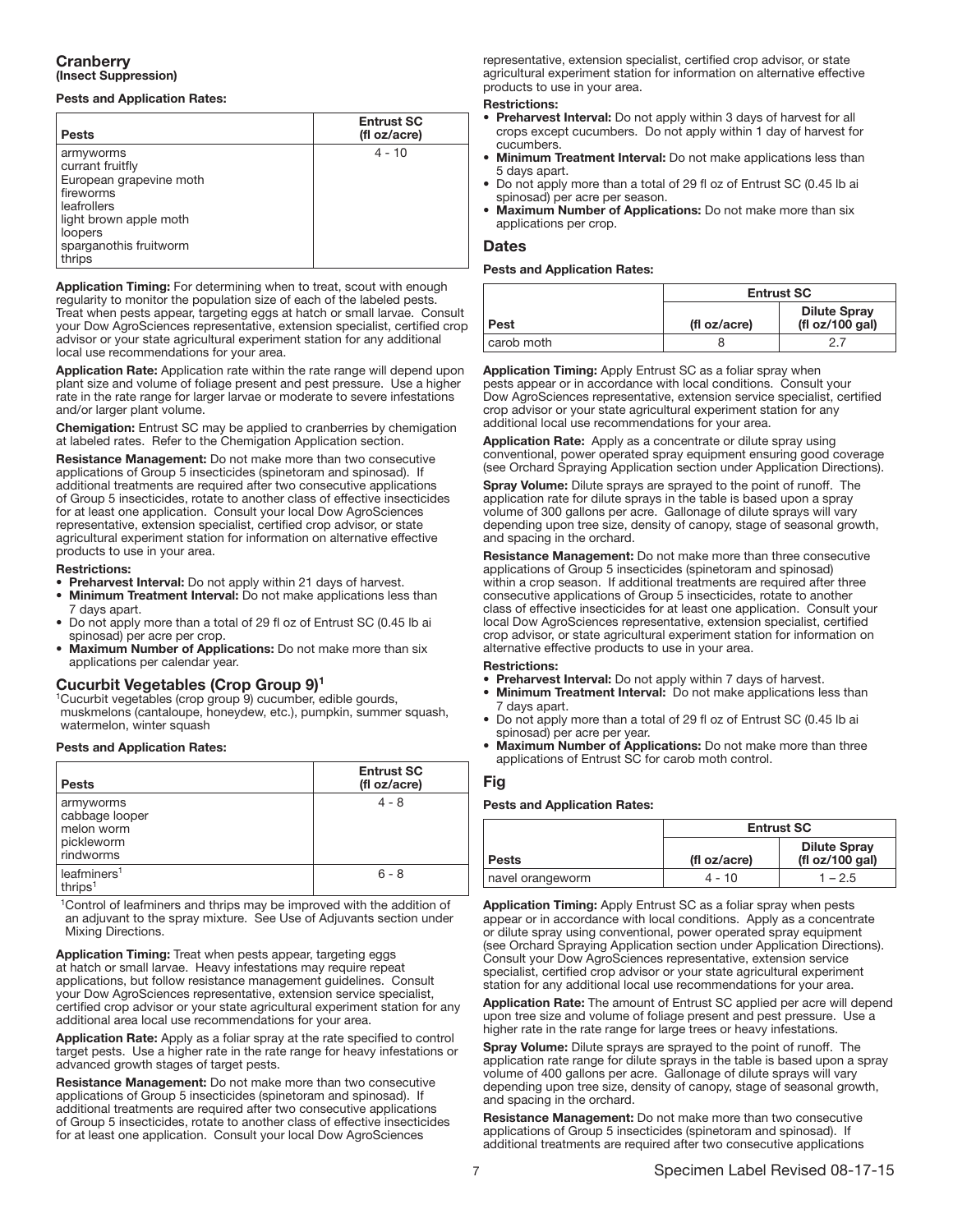of Group 5 insecticides, rotate to another class of effective insecticides for at least one application. Consult your local Dow AgroSciences representative, extension specialist, certified crop advisor, or state agricultural experiment station for information on alternative effective products to use in your area.

### Restrictions:

- Preharvest Interval: Do not apply within 7 days of harvest.
- **Minimum Treatment Interval:** Do not make applications less than 7 days apart.
- Do not apply more than a total of 29 fl oz of Entrust SC (0.45 lb ai spinosad) per acre per crop.
- Maximum Number of Applications: Do not make more than four applications per calendar year.

**Fruiting Vegetables (Crop Group 8)<sup>1</sup> and Okra** 1Fruiting vegetables (crop group 8) eggplant, groundcherry, pepino, pepper (except black), tomatillo, tomato

## Pests and Application Rates:

| <b>Pests</b>                                                                                                                                        | <b>Entrust SC</b><br>(fl oz/acre) |
|-----------------------------------------------------------------------------------------------------------------------------------------------------|-----------------------------------|
| lepidopterous larvae (maintenance only)                                                                                                             | $1.5 - 3$                         |
| Colorado potato beetle<br>European corn borer<br>European grapevine moth<br>hornworms<br>light brown apple moth<br>loopers<br>tomato fruitworm      | $3 - 6$                           |
| armyworms (including beet armyworm)<br>flea beetle (suppression)<br>flower thrips <sup>1, 2</sup><br>thrips palmi <sup>1, 2</sup><br>tomato pinworm | $4 - 8$                           |
| leafminers <sup>1</sup><br>(Liriomyza spp.)                                                                                                         | $6 - 10$                          |

1Control of leafminers and thrips may be improved with the addition of an adjuvant to the spray mixture. See Use of Adjuvants section under Mixing Directions.

2For thrips, if additional treatments are required after two consecutive applications of Group 5 insecticides, rotate to another class of effective insecticides for at least two applications.

Application Timing: Scout weekly throughout the season to monitor and track populations of leafminers and thrips to determine when economic thresholds are exceeded. Scout weekly throughout the season to monitor and track pest and beneficial populations. For tracking lepidopterous larvae, scout with enough regularity to monitor the population size of each of the labeled pests. Time applications of Entrust SC to coincide with peak egg hatch in species without overlapping generations. Consult current pest management recommendations for specific guidelines.

Application Rate: Apply as a foliar spray at the rate specified to control target pests. Use a higher rate in the rate range for heavy infestations or advanced growth stages of target pests.

Resistance Management: Do not make more than two consecutive applications of Group 5 insecticides (spinetoram and spinosad). If additional treatments are required after two consecutive applications of Group 5 insecticides, rotate to another class of effective insecticides for at least one application. For thrips, if additional treatments are required after two consecutive applications of Group 5 insecticides, rotate to another class of effective insecticides for at least two applications. Consult your local Dow AgroSciences representative, extension specialist, certified crop advisor, or state agricultural experiment station for information on alternative effective products to use in your area. Do not apply Group 5 insecticides to consecutive generations of Colorado potato beetle and do not make more than two applications per single generation of Colorado potato beetle.

### Restrictions:

- Preharvest Interval: Do not apply within 1 day of harvest.
- Minimum Treatment Interval: Do not make applications less than 4 days apart.
- Do not apply more than a total of 29 fl oz of Entrust SC (0.45 lb ai spinosad) per acre per crop.
- Maximum Number of Applications: Do not make more than six applications per calendar year.
- Do not apply to seedling fruiting vegetables and okra grown for transplant within a greenhouse, shade house, or field plot.

#### Grape Ĩ

### Pests and Application Rates:

| <b>Pests</b>                                                                                                                                                                                                           | <b>Entrust SC</b><br>(fl oz/acre) |
|------------------------------------------------------------------------------------------------------------------------------------------------------------------------------------------------------------------------|-----------------------------------|
| climbing cutworms<br>European grapevine moth<br>grape berry moth<br>grape leaffolder<br>grape leaf skeletonizer<br>light brown apple moth<br>omnivorous leafroller<br>orange tortrix<br>redbanded leafroller<br>thrips | $4 - 8$                           |

Ī Application Timing: Treat when pests appear, targeting eggs at hatch or small larvae. Heavy infestations may require repeat applications, but follow resistance management guidelines. Consult your Dow AgroSciences representative, extension service specialist, certified crop advisor or your state agricultural experiment station for any additional local use recommendations for your area.

Application Rate: Carefully adjust equipment and spray volume to assure thorough uniform coverage of infested parts of the crop. Use a higher rate in the rate range for larger larvae or moderate to severe infestations and/or larger plant volume.

Resistance Management: Do not make more than two consecutive applications of Group 5 insecticides (spinetoram and spinosad). If additional treatments are required after two consecutive applications of Group 5 insecticides, rotate to another class of effective insecticides for at least one application. Consult your local Dow AgroSciences representative, extension specialist, certified crop advisor, or state agricultural experiment station for information on alternative effective products to use in your area.

### Restrictions:

• Preharvest Interval: Do not apply within 7 days of harvest.

- Minimum Treatment Interval: Do not make applications less than 5 days apart.
- Do not apply more than a total of 29 fl oz of Entrust SC (0.45 lb ai spinosad) per acre per season west of the Rocky Mountains, and no more than 0.36 lb ai spinosad per acre per season east of the Rocky Mountains..
- Maximum Number of Applications: Do not make more than five applications per calendar year.

## Grass Crops, Grass Grown for Seed, Pastures and Rangeland

## Pests and Application Rates:

| <b>Entrust SC</b><br>(fl oz/acre) |
|-----------------------------------|
| $2 - 4$                           |
|                                   |

Application Timing: Scout at least weekly and consider the impact of both pests and beneficials. Treat when economic thresholds are exceeded, targeting eggs at hatch or small larvae. Heavy infestations may require repeat applications, but follow resistance management guidelines. Consult your Dow AgroSciences representative, extension service specialist, certified crop advisor or your state agricultural experiment station for any additional local use recommendations applicable to your area.

Application Rate: Use a higher rate in the rate range for heavy infestations or advanced growth stages of target pests.

Resistance Management: Do not apply more than three times in any 21-day period. Whenever Entrust SC is applied up to three times in succession, follow it by no use of Entrust SC for a 21-day period or rotation to another insecticide class.

- Preharvest Interval: Do not apply within 3 days of harvest for hay or fodder. There is no preharvest interval for forage.
- Do not apply more than a total of 12 fl oz of Entrust SC (0.186 lb ai spinosad) per acre per season.
- Maximum Number of Applications: Do not make more than six applications per season.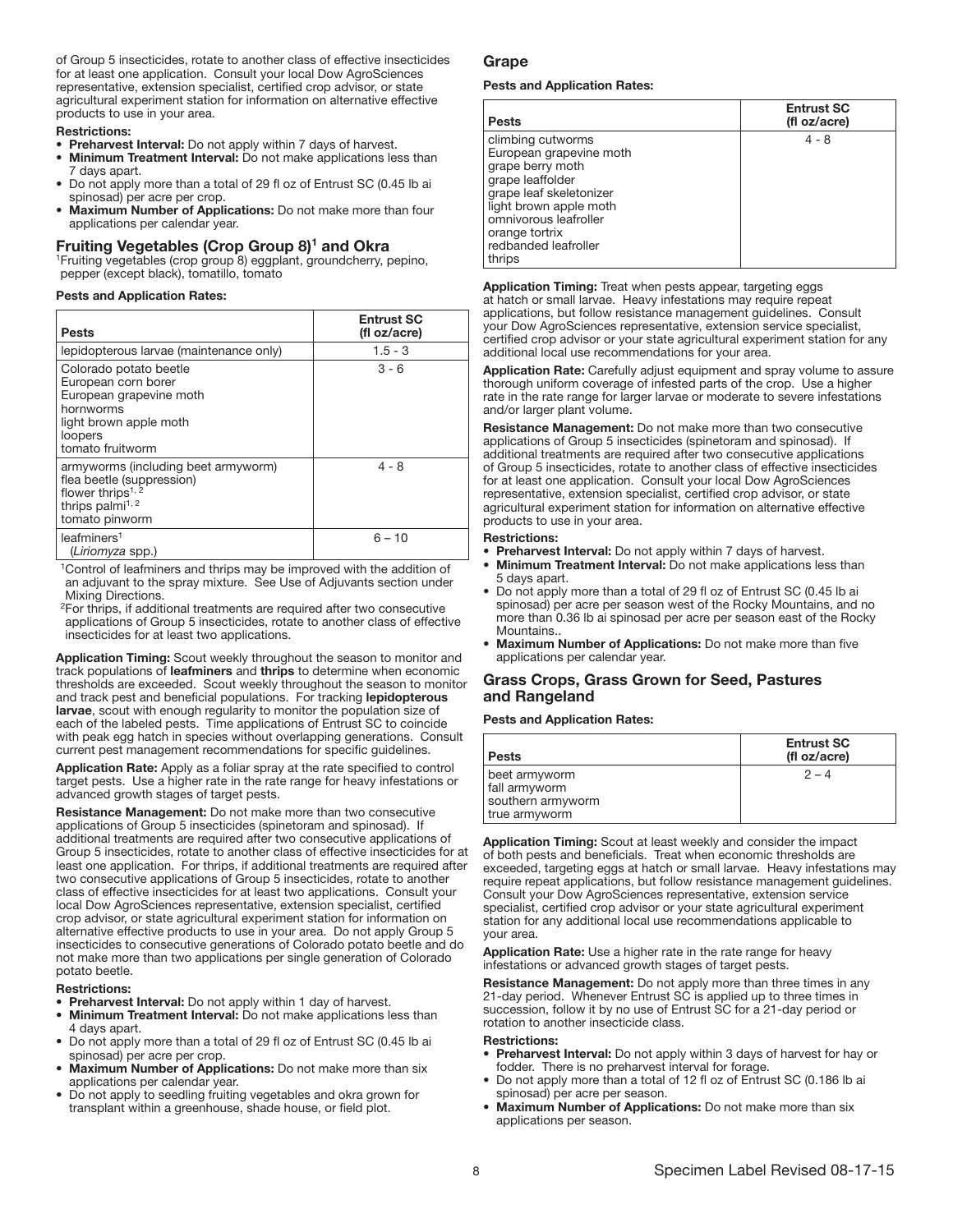### Herbs (Subgroup 19A)<sup>1</sup> (Insect Suppression)

1Herbs (subgroup 19A) angelica, balm, basil, borage, burnet, camomile, catnip, chervil (dried), chive, chive (Chinese), cilantro, cilantro (leaf), clary, coriander (leaf), costmary, curry (leaf), dillweed, horehound, hyssop, lavender, lemongrass, lovage (leaf), marigold, marjoram, nasturtium, parsley (dried) pennyroyal, rosemary, rue, sage, savory (summer and winter), sweet bay, tansy, tarragon, thyme, wintergreen, woodruff, wormwood

## Pests and Application Rates:

| <b>Pests</b>                                 | <b>Entrust SC</b><br>(fl oz/acre) |
|----------------------------------------------|-----------------------------------|
| armyworms<br>loopers<br>thrips (suppression) | $4 - 6$                           |

Ī Application Timing: For determining when to treat, scout with enough regularity to monitor the population size of each of the labeled pests. Treat when pests appear, targeting eggs at hatch or small larvae. Consult your Dow AgroSciences representative, extension specialist, certified crop advisor or your state agricultural experiment station for any additional local use recommendations for your area.

Application Rate: Apply as a foliar spray at the rate specified to control target pests. Use a higher rate in the rate range for larger larvae or high infestations and/or larger plant volume. Heavy infestations may require repeat applications, but follow resistance management guidelines.

Resistance Management: Do not make more than two consecutive applications of Group 5 insecticides (spinetoram and spinosad). If additional treatments are required after two consecutive applications of Group 5 insecticides, rotate to another class of effective insecticides for at least one application. Consult your local Dow AgroSciences representative, extension specialist certified crop advisor, or state agricultural experiment station for information on alternative effective products to use in your area.

### Restrictions:

- Preharvest Interval: Do not apply within 1 day of harvest.
- Minimum Treatment Interval: Do not make applications less than 5 days apart.
- Do not apply more than a total of 30 fl oz of Entrust SC (0.47 lb ai spinosad) per acre per crop.
- Maximum Number of Applications: Do not make more than five applications per calendar year or more than three applications per crop.

## Hops, Dried Cones

## Pests and Application Rates:

| Pests                                          | <b>Entrust SC</b><br>(fl oz/acre) |
|------------------------------------------------|-----------------------------------|
| I armyworms<br>loopers<br>thrips (suppression) | $4 - 6$                           |

I Application Timing: For determining when to treat, scout with enough regularity to monitor the population size of each of the labeled pests. Treat when pests appear, targeting eggs at hatch or small larvae. Consult your Dow AgroSciences representative, extension specialist, certified crop advisor or your state agricultural experiment station for any additional local use recommendations for your area.

Application Rate: Apply as a foliar spray at the rate specified to control target pests. Use a higher rate in the rate range for larger larvae or high infestations and/or larger plant volume. Heavy infestations may require repeat applications, but follow resistance management guidelines.

Resistance Management: Do not make more than two consecutive applications of Group 5 insecticides (spinetoram and spinosad). If additional treatments are required after two consecutive applications of Group 5 insecticides, rotate to another class of effective insecticides for at least one application. Consult your local Dow AgroSciences representative, extension specialist certified crop advisor, or state agricultural experiment station for information on alternative effective products to use in your area.

### Restrictions:

- **Preharvest Interval:** Do not apply within 1 day of harvest.
- **Minimum Treatment Interval:** Do not make applications less than 5 days apart.
- Do not apply more than a total of 30 fl oz of Entrust SC (0.47 lb ai spinosad) per acre per crop.
- Maximum Number of Applications: Do not make more than five applications per calendar year.

### Leafy Vegetables (Except *Brassica*) (Crop Group 4)1, Leaves of Root and Tuber Vegetables (Crop Group 2)<sup>2</sup> and Leaves of Legume Vegetables (Crop Group 7A)<sup>3</sup>, Turnip Greens, and Watercress

1Leafy vegetables (except *Brassica*) (crop group 4) amaranth, arugula, cardoon, celery, celtuce, chervil, Chinese celery, Chinese spinach, corn salad, dandelion, dock, edible-leaved chrysanthemum, endive (escarole), Florence fennel, garden cress, garden purslane, garland chrysanthemum, head lettuce, leaf lettuce, leafy amaranth, New Zealand spinach, orach, parsley, radicchio (red chicory), rhubarb, spinach, Swiss chard, tampala, upland cress, vine spinach, winter cress, winter purslane, yellow rocket

<sup>2</sup>Leaves of root and tuber vegetables (crop group 2) bitter cassava, black salsify, carrot, celeriac (celery root), chicory, dasheen (taro), edible burdock, garden beet, oriental radish (daikon), parsnip, radish, rutabaga, sugar beet, sweet cassava, sweet potato, tanier, true yam, turnip, turnip-rooted chervil

<sup>3</sup>Leaves of legume vegetables (crop group 7A) any cultivar of bean and field pea (except soybean)

## Pests and Application Rates:

| <b>Pests</b>                                   | <b>Entrust SC</b><br>(fl oz/acre) |
|------------------------------------------------|-----------------------------------|
| diamondback moth                               | $1.5 - 3$                         |
| cabbage looper<br>imported cabbage worm        | $3 - 6$                           |
| armyworms (including beet armyworm)            | $4 - 8$                           |
| leafminers <sup>1</sup><br>thrips <sup>1</sup> | $6 - 10$                          |

<sup>1</sup>Control of leafminers and thrips may be improved with the addition of an adjuvant to the spray mixture. See Use of Adjuvants section under Mixing Directions.

Application Timing: Scout at least weekly and consider the impact of both pests and beneficials. Treat when economic thresholds are exceeded, targeting eggs at hatch or small larvae. Heavy infestations may require repeat applications, but follow resistance management guidelines. Consult your Dow AgroSciences representative, extension service specialist, certified crop advisor or your state agricultural experiment station for any additional local use recommendations for your area.

Application Rate: Apply as a foliar spray at the rate specified to control target pests. Use a higher rate in the rate range for heavy infestations or advanced growth stages of target pests.

Resistance Management: Do not make more than two consecutive applications of Group 5 insecticides (spinetoram and spinosad). If additional treatments are required after two consecutive applications of Group 5 insecticides, rotate to another class of effective insecticides for at least one application. Consult your local Dow AgroSciences representative, extension specialist, certified crop advisor, or state agricultural experiment station for information on alternative effective products to use in your area.

### Restrictions:

- Preharvest Intervals:
- Leafy vegetables (including watercress): Do not apply within 1 day of harvest.

Leaves of root, tuber and legume vegetables: Do not apply within 3 days of harvest.

- Minimum Treatment Interval: Do not make applications less than 4 days apart.
- Do not apply more than a total of 29 fl oz of Entrust SC (0.45 lb ai spinosad) per acre per crop.
- Maximum Number of Applications: Do not make more than six applications per year.
- Do not apply to seedling leafy crops grown for transplant within a greenhouse or shade house.

### Legume Vegetables (Succulent and Dried Beans and Peas) (Crop Group 6)

<sup>1</sup>Legume vegetables (succulent and dried beans and peas) (crop group 6) adzuki bean, blackeyed pea, chickpea, cowpea, crowder pea, edible-pod pea, English pea, fava bean, field bean, field pea, garbanzo bean, garden pea, green pea, kidney bean, lentil, lima bean, lupins, mungbean, navy bean, pigeon pea, pinto bean, runner bean, snap bean, snow pea, sugar snap pea, tepary bean, wax bean, yardlong bean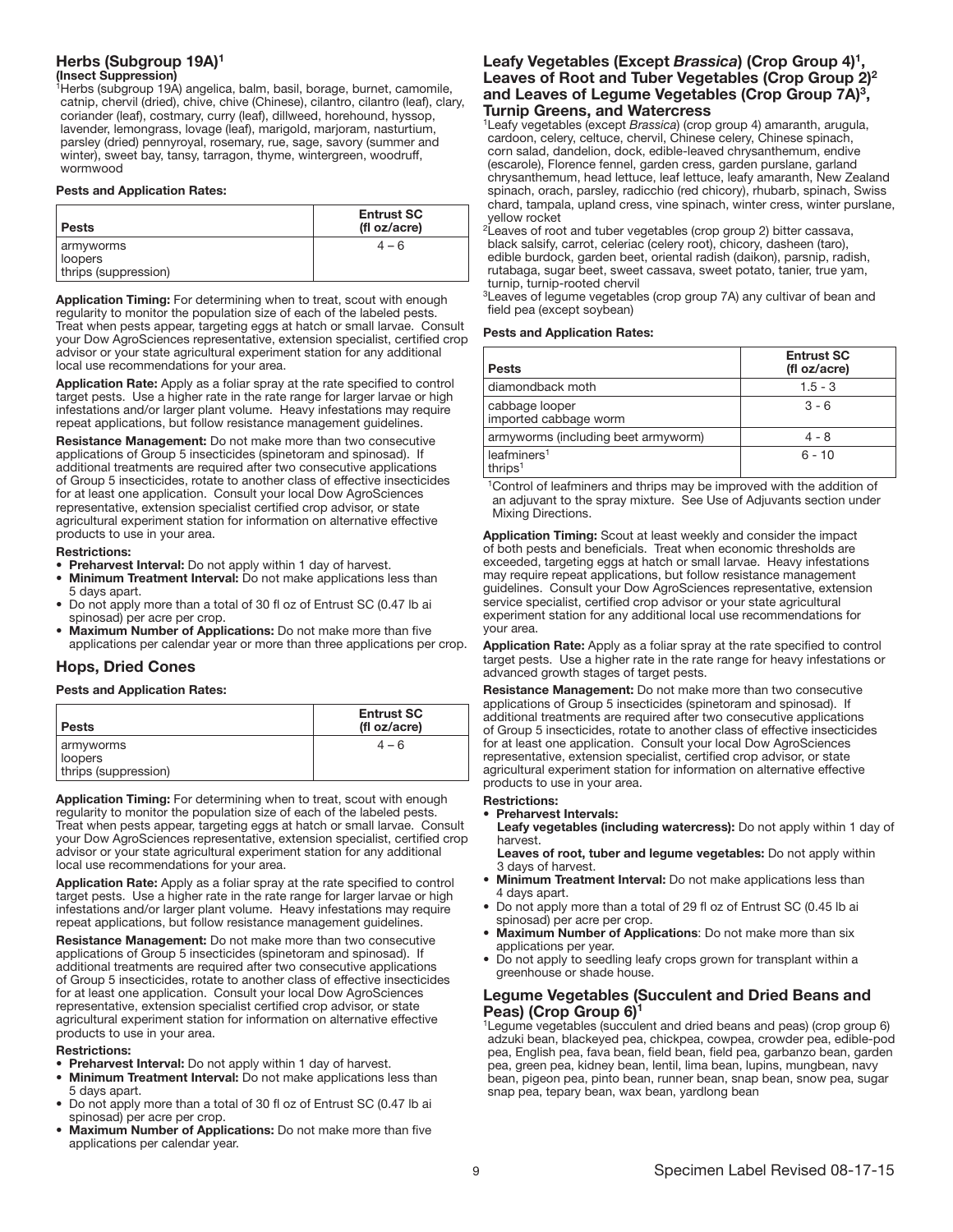## Pests and Application Rates:

| <b>Pests</b>                          | <b>Entrust SC</b><br>(fl oz/acre) |
|---------------------------------------|-----------------------------------|
| European corn borer (eggs and larvae) | $3 - 6$                           |
| armyworms<br>corn earworm<br>loopers  | $4 - 6$                           |
| leafminers <sup>1</sup><br>thrips $1$ | $4.5 - 6$                         |

<sup>1</sup>Control of leafminers and thrips may be improved with the addition of an adjuvant to the spray mixture. See Use of Adjuvants section under Mixing Directions.

Application Timing: For determining when to treat, scout with enough regularity to monitor the population size of each of the labeled pests. Heavy infestations may require repeat applications, but follow resistance management guidelines. Treat when pests appear, targeting eggs at hatch or small larvae. For European corn borer, initiate when moth flights first appear and use the lower rate of the rate range to control eggs and larvae every three days before they enter the plant. Consult your Dow AgroSciences representative, extension service specialist, certified crop advisor or your state agricultural experiment station for any additional recommendations for your area.

Application Rate: Apply as a foliar spray at the rate specified to control target pests. Use a higher rate in the rate range for heavy infestations or advanced growth stages of target pests.

Resistance Management: Do not make more than two consecutive applications of Group 5 insecticides (spinetoram and spinosad). If additional treatments are required after two consecutive applications of Group 5 insecticides, rotate to another class of effective insecticides for at least one application. Consult your local Dow AgroSciences representative, extension specialist, certified crop advisor, or state agricultural experiment station for information on alternative effective products to use in your area.

### Restrictions:

- Minimum Treatment Interval: Do not make applications less than 5 days apart.
- **Maximum Number of Applications:** Do not make more than six applications per crop.

### Succulent Beans and Peas:

- Preharvest Interval: Do not apply within 3 days of harvest.
- Do not apply more than a total of 29 fl oz of Entrust SC (0.45 lb ai spinosad) per acre per season.

### Dried Beans and Peas:

- Preharvest Interval: Do not apply within 28 days of harvest.
- Do not apply more than a total of 12 fl oz of Entrust SC (0.188 lb ai spinosad) per acre per season.
- Do not feed forage or hay to meat or dairy animals.

### Nongrass Animal Feeds (Forage, Fodder, Straw, and Hay) (Crop Group 18)1

<sup>1</sup>Nongrass animal feeds (forage, fodder, straw, and hay) (crop group 18) alfalfa, clover, crown vetch, kudzu, lespedeza, lupin, milk vetch, sainfoin, trefoil, vetch, velvet bean

## Pests and Application Rates:

| <b>Pests</b>                                                                                         | <b>Entrust SC</b><br>(fl oz/acre) |
|------------------------------------------------------------------------------------------------------|-----------------------------------|
| alfalfa weevil (suppression)<br>beet armyworm<br>fall armyworm<br>southern armyworm<br>true armyworm | $2 - 4$                           |

I Application Timing: Scout at least weekly and consider the impact of both pests and beneficials. Treat when economic thresholds are exceeded, targeting eggs at hatch or small larvae. Heavy infestations may require repeat applications, but follow resistance management guidelines. Consult your Dow AgroSciences representative, extension service specialist, certified crop advisor or your state agricultural experiment station for any additional local use recommendations applicable to your area.

Application Rate: Use a higher rate in the rate range for heavy infestations or advanced growth stages of target pests.

Resistance Management: Do not apply more than three times in any 21-day period. Whenever Entrust SC is applied up to three times in succession, this should be followed by no use of Entrust SC for a 21-day period or rotation to another insecticide class.

### Restrictions:

- Preharvest Interval: Do not apply within 3 days of harvest for hay or fodder. There is no preharvest interval for forage.
- Do not apply more than a total of 12 fl oz of Entrust SC (0.186 lb ai spinosad) per acre per season.
- Maximum Number of Applications: Do not make more than six applications per season.
- Do not allow cattle to graze from treated area until spray has dried.

### Ornamentals (Herbaceous and Woody) Growing Outdoors, in Nurseries (Including Conifer Seed Orchards), or in Greenhouses Ī

## Pests and Application Rates:

| <b>Pests</b>                               | <b>Entrust SC</b><br>fl oz/gallon | <b>Entrust SC</b><br>fl oz/100 gallons | <b>Entrust SC</b><br>fl oz/acre |
|--------------------------------------------|-----------------------------------|----------------------------------------|---------------------------------|
| chrysomelid leaf feeding beetles, such as: | 0.03                              | 3                                      | 12                              |
| elm leaf (1)                               | $(0.9$ mL)                        | (88.7 mL)                              | $(354.9$ mL)                    |
| viburnum leaf (larvae)                     |                                   |                                        |                                 |
| willow leaf (1)                            |                                   |                                        |                                 |
| European grapevine moth                    |                                   |                                        |                                 |
| lepidopterous larvae, such as:             |                                   |                                        |                                 |
| azalea caterpillar                         |                                   |                                        |                                 |
| bagworm                                    |                                   |                                        |                                 |
| beet armyworm<br>cabbage looper            |                                   |                                        |                                 |
| California oakworm                         |                                   |                                        |                                 |
| cankerworm                                 |                                   |                                        |                                 |
| diamondback moth                           |                                   |                                        |                                 |
| E. tent caterpillar                        |                                   |                                        |                                 |
| fall webworm                               |                                   |                                        |                                 |
| Florida fern caterpillar                   |                                   |                                        |                                 |
| geranium budworm                           |                                   |                                        |                                 |
| gypsy moth                                 |                                   |                                        |                                 |
| light brown apple moth                     |                                   |                                        |                                 |
| oblique banded leafroller                  |                                   |                                        |                                 |
| oleander caterpillar                       |                                   |                                        |                                 |
| orange striped oakworm                     |                                   |                                        |                                 |
| spruce budworm                             |                                   |                                        |                                 |
| tussock moths (hickory, whitemarked)       |                                   |                                        |                                 |
| W. tent caterpillar<br>winter moth         |                                   |                                        |                                 |
| yellownecked caterpillar (2)               |                                   |                                        |                                 |
|                                            |                                   |                                        |                                 |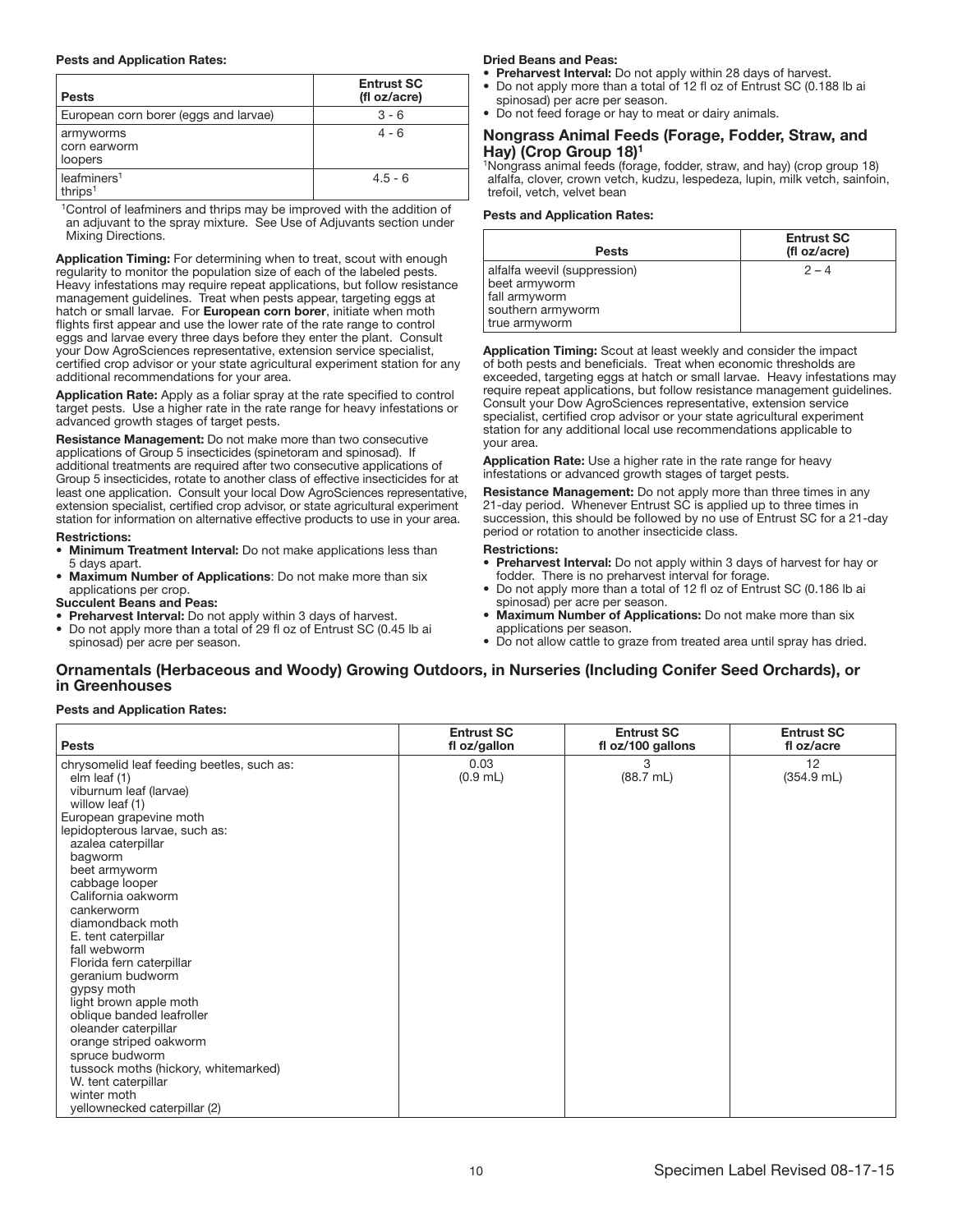### Pests and Application Rates: (Cont.)

| <b>Pests</b>                                                                                                                                                                                                                          | <b>Entrust SC</b><br>fl oz/gallon | <b>Entrust SC</b><br>fl oz/100 gallons | <b>Entrust SC</b><br>fl oz/acre |
|---------------------------------------------------------------------------------------------------------------------------------------------------------------------------------------------------------------------------------------|-----------------------------------|----------------------------------------|---------------------------------|
| sawfly larvae, such as:<br>European pine<br>pear<br>redheaded pine<br>shore fly<br>thrips (exposed) in greenhouse settings, such as: (3)<br>Cuban laurel<br>western flower                                                            | 0.03<br>$(0.9$ mL)                | 3<br>$(88.7 \text{ mL})$               | 12<br>$(354.9$ mL)              |
| dipterous gall midges<br>pinyon spindlegall<br>thrips (exposed) in outdoor settings, such as:<br>Cuban laurel<br>western flower (3)                                                                                                   | 0.05<br>$(1.5$ mL)                | 5.5<br>$(162.7 \text{ mL})$            | 22<br>$(650.6$ mL)              |
| dipterous leafminers, such as:<br>serpentine (4)<br>emerald ash borer (5)<br>lewis mites<br>Nantucket pine tip moth<br>spider mites, such as:<br>spruce<br>two-spotted (6) (See 6 below for mite suppression/control<br>expectations) | 0.1<br>$(3 \text{ mL})$           | 10<br>$(296 \text{ mL})$               | 29<br>$(858 \text{ mL})$        |

Numbers in parentheses (-) refer to Pest-Specific Use Directions.

### Pest-Specific Use Directions (for pest control in the greenhouse or nursery, also refer to Greenhouse Pest Resistance Avoidance Recommendations):

- 1. Elm leaf beetle and willow leaf beetle (adults and larvae): For effective control, apply in the spring or early summer when feeding is observed.
- 2. For effective control of the following lepidopterous larvae: • Bagworms: Apply when bags are small and larvae are actively feeding.
	- Beet armyworms: Apply when larvae are small.
	- Tent caterpillars and fall webworms: Apply early when webs are first observed and direct the spray into the web and surrounding foliage within at least 3 feet of the nest.
	- Gypsy moth larvae: Apply when larvae are small and all eggs have hatched.
	- **Spruce budworms:** Apply when larvae are exposed and actively feeding.
- 3. Exposed thrips (Cuban laurel and western flower): For effective control, apply early at first signs of infestation and repeat until infestation is controlled. For thrips, if additional treatments are required after two consecutive applications of Group 5 insecticides, rotate to another class of effective insecticides for at least two applications.
- 4. Serpentine leafminers: For effective control, apply early when stippling or mining of leaves is first observed and repeat until infestation is controlled. Three sequential applications at 7-day intervals can maximize control. Addition of a nonionic spray adjuvant such as DYNE-AMIC spray adjuvant at 0.1% v/v in greenhouse settings has been shown to enhance control of leafminers (follow surfactant manufacturer's label directions).
- 5. Apply to foliage and bark of tree when adult emerald ash borer are first observed emerging from the bark or when adult emerald ash borer are first noticed feeding on the leaves of the tree. Reapply every 7 to 10 days until no additional adult emerald ash borer activity is observed. Application to trees already heavily infested may not prevent the eventual loss of the tree due to existing pest damage and tree stress.
- 6. Spruce spider mites and two-spotted spider mites: Apply when spider mites are first observed prior to webbing and before mite populations have become severe. Reapply after 7 to 10 days (3 to 5 days in greenhouses and structures that can be altered to be closed or open) to contact newly hatched nymphs and repeat until infestation is managed. Uniform coverage of both upper and lower leaf surfaces is critical.

Note: Control of spider mites with Entrust SC in certain research trials has been variable. The variability between these evaluations is not well understood but may be due to late application timing when mite populations and webbing were severe, poor spray coverage of both the upper and lower leaf surfaces, or interaction of the leaf surface with residues of Entrust SC. Addition of a nonionic spray adjuvant such as Activate Plus, DYNE-AMIC, Joint Venture, Phase, and Thoroughbred at 0.1% v/v in greenhouse settings and at label rates in outdoor settings has been shown to improve spray coverage and enhance control of spider mites (follow surfactant manufacturer's label directions).

Application Timing: Dilute Entrust SC in water and apply using suitable hand or power-operated application equipment (such as portable pump-up, backpack, hydraulic, boom) in a manner to provide complete and uniform plant coverage. Consult your Dow AgroSciences representative, extension service specialist, certified crop advisor or your state agricultural experiment station for any additional local use recommendations for your area. Use of Entrust SC in lath and shadehouses is permitted.

Application Rate: Entrust SC may be used up to a maximum labeled rate of 0.1 fl oz per gallon (10 fl oz per 100 gallons, 29 fl oz per acre) per application on trees and ornamentals as a general treatment regardless of the target insect pest. Use pest specific rates when a single insect pest or group of insect pests within a rate category is the only intended target.

Spray Volume: Attempt to penetrate dense foliage, but avoid over-spraying to the point of excessive runoff. Uniform coverage of both upper and lower leaf surfaces is critical for effective insect control.

Chemigation: Entrust SC may be applied to ornamentals by chemigation at labeled rates. Refer to the Chemigation Application section.

Phytotoxicity: Entrust SC has been tested alone on a wide variety of herbaceous and woody ornamental plants without phytotoxic symptoms. However, because it is not possible to test all possible tank mix combinations (including adjuvants) and ornamental plant species, varieties, and cultivars, and because environmental factors and varietal and plant stage of growth may affect phytotoxic expression, it is recommended that a small group of test plants be treated at the anticipated use rate of Entrust SC either alone or in tank mix combinations and observed for at least 5 to 7 days to determine phytotoxicity before treating large numbers of those plants. Note: The professional user assumes responsibility for determining if Entrust SC is safe to treated plants when applied either alone or in tank mixtures under commercial growing conditions. Research has demonstrated that some spotting of saintpaulia (African violet) flowers may occur.

Resistance Management: Do not make more than two consecutive applications of Group 5 insecticides (spinetoram and spinosad). If additional treatments are required after two consecutive applications of Group 5 insecticides, rotate to another class of effective insecticides for at least one application. For thrips, if additional treatments are required after two consecutive applications of Group 5 insecticides, rotate to another class of effective insecticides for at least two applications. Consult your local Dow AgroSciences representative, extension specialist, certified crop advisor, or state agricultural experiment station for information on alternative effective products to use in your area.

- Minimum Treatment Interval: Except for greenhouses and structures that can be altered to be closed or open, do not make applications less than 7 days apart.
- Do not apply more than a total of 29 fl oz of Entrust SC (0.45 lb ai spinosad) per acre per year.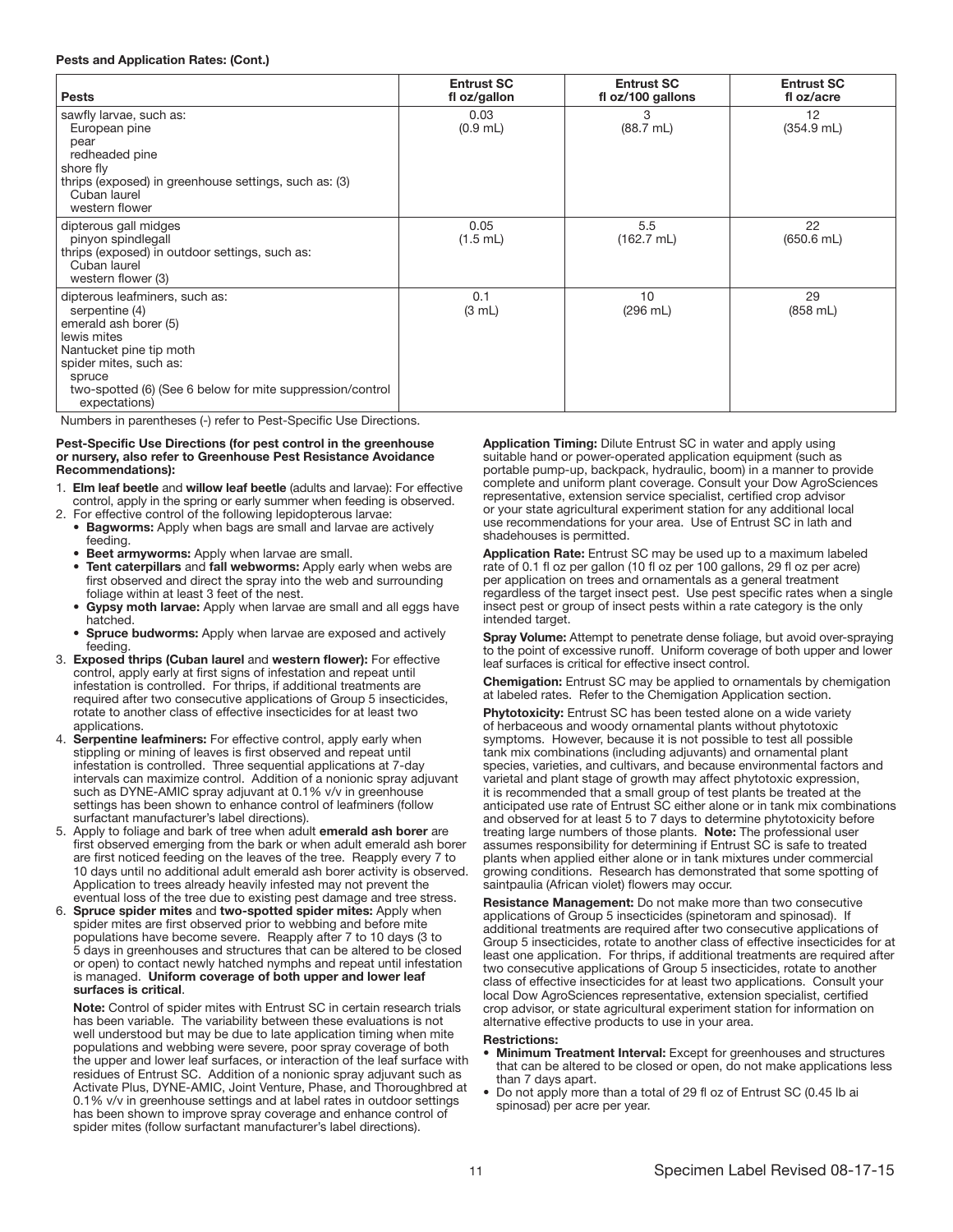## Peanut (Not for Use in California)

## Pests and Application Rates:

| <b>Pests</b>           | <b>Entrust SC</b><br>(fl oz/acre) |
|------------------------|-----------------------------------|
| armyworms, including:  | $3 - 6$                           |
| beet armyworm          |                                   |
| fall armyworm          |                                   |
| true armyworm          |                                   |
| yellowstriped armyworm |                                   |
| cabbage looper         |                                   |
| corn earworm           |                                   |
| European corn borer    |                                   |
| green cloverleaf worm  |                                   |
| red-necked peanut worm |                                   |
| saltmarsh caterpillar  |                                   |
| soybean looper         |                                   |
| tobacco budworm        |                                   |
| velvetbean caterpillar |                                   |

Application Timing: Regularly monitor the population size of each of the labeled pests. Treat when pests appear, targeting eggs at hatch or small larvae. Consult your Dow AgroSciences representative, extension specialist, certified crop advisor or your state agricultural experiment station for any additional local use recommendations for your area.

Application Rate: Use a higher rate in the rate range for larger larvae or moderate to severe infestations and/or larger plant volume.

Resistance Management: Do not make more than two consecutive applications of Group 5 insecticides (spinetoram and spinosad). If additional treatments are required after two consecutive applications of Group 5 insecticides, rotate to another class of effective insecticides for at least one application. Consult your local Dow AgroSciences representative, extension specialist, certified crop advisor, or state agricultural experiment station for information on alternative effective products to use in your area.

### Restrictions:

- Preharvest Interval: Do not apply within 3 days of nut harvest or within 14 days of forage.
- **Minimum Treatment Interval:** Do not make applications less than 7 days apart.
- Do not apply more than a total of 29 fl oz of Entrust SC (0.45 lb ai spinosad) per acre per crop.
- Maximum Number of Applications: Do not make more than three applications per calendar year.
- Grazing Restrictions: Do not allow grazing of crop residue or harvest of crop residue for hay until 14 days after the last application.

## Peppermint and Spearmint

## Pests and Application Rates:

| <b>Pests</b>                                                                                              | <b>Entrust SC</b><br>(fl oz/acre) |
|-----------------------------------------------------------------------------------------------------------|-----------------------------------|
| armyworms<br>cutworms<br>dipteran leafminers <sup>1</sup><br>loopers<br>thrips (suppression) <sup>1</sup> | $4 - 10$                          |

<sup>1</sup>Control of leafminers and thrips may be improved with the addition of an adjuvant to the spray mixture. See Use of Adjuvants section under Mixing Directions. Control in peppermint and spearmint has been variable; high pressure directed sprays can assist leaf penetration of peppermint and spearmint.

Application Timing: For determining when to treat, scout with enough regularity to monitor the population size of each of the labeled pests. Treat when pests appear, targeting eggs at hatch or small larvae. Consult your Dow AgroSciences representative, extension specialist, certified crop advisor or your state agricultural experiment station for any additional local use recommendations for your area.

Application Rate: Apply as a foliar spray at the rate specified to control target pests. Heavy infestations may require repeat applications, but follow resistance management guidelines. Use a higher rate in the rate range for heavier infestations or advanced growth stages of target pests.

Resistance Management: Do not make more than two consecutive applications of Group 5 insecticides (spinetoram and spinosad). If additional treatments are required after two consecutive applications of Group 5 insecticides, rotate to another class of effective insecticides for at least one application. Consult your local Dow AgroSciences

representative, extension specialist, certified crop advisor, or state agricultural experiment station for information on alternative effective products to use in your area.

### Restrictions:

- Preharvest Interval: Do not apply within 7 days of harvest.
- Minimum Treatment Interval: Do not make applications less than 4 days apart.
- Do not apply more than a total of 29 fl oz of Entrust SC (0.45 lb ai spinosad) per acre per crop.
- Maximum Number of Applications: Do not make more than four applications per calendar year or more than three applications per crop.

### Pineapple

(Insect Suppression) (For use in Hawaii only)

## Pests and Application Rates:

| <b>Pests</b>                                                                                                                                                                                            | <b>Entrust SC</b><br>(fl oz/acre) |
|---------------------------------------------------------------------------------------------------------------------------------------------------------------------------------------------------------|-----------------------------------|
| lepidopteran larvae such as:<br>armyworms<br>banana moth<br>fruit borer caterpillar (Thecia basilides)<br>Gummosos-Batrachedra commosae<br>pineapple caterpillar<br>pink cornworm<br>sugarcane bud moth | $4 - 6$                           |

Ī Application Timing: For determining when to treat, scout with enough regularity to monitor the population size of each of the labeled pests. Treat when pests appear, targeting eggs at hatch or small larvae. Consult your Dow AgroSciences representative, extension specialist, certified crop advisor or your state agricultural experiment station for any additional local use recommendations for your area.

Application Rate: Apply as a foliar spray at the rate specified to control target pests. Heavy infestations may require repeat applications, but follow resistance management guidelines.

Resistance Management: Do not make more than two consecutive applications of Group 5 insecticides (spinetoram and spinosad). If additional treatments are required after two consecutive applications of Group 5 insecticides, rotate to another class of effective insecticides for at least one application. Consult your local Dow AgroSciences representative, extension specialist certified crop advisor, or state agricultural experiment station for information on alternative effective products to use in your area.

### Restrictions:

- Preharvest Interval: Do not apply within 7 days of harvest.
- Minimum Treatment Interval: Do not make applications less than 7 days apart.
- Do not apply more than a total of 29 fl oz of Entrust SC (0.45 lb ai spinosad) per acre per year.
- Maximum Number of Applications: Do not make more than six applications per calendar year.

### Pome Fruits (Crop Group 11)1

1Pome fruits (crop group 11) apples, crabapple, loquat, mayhaw, pears, quince

## Pests and Application Rates:

| <b>Pests</b>                                                                                                                                                                                                       | <b>Entrust SC</b><br>(fl oz/acre) |
|--------------------------------------------------------------------------------------------------------------------------------------------------------------------------------------------------------------------|-----------------------------------|
| leafminers <sup>1</sup><br>spotted tentiform<br>western tentiform                                                                                                                                                  | $4 - 10$                          |
| apple maggot (suppression)<br>codling moth<br>European grapevine moth<br>leafrollers<br>oblique-banded<br>pandemis<br>light brown apple moth<br>oriental fruit moth<br>thrips <sup>1</sup><br>tufted apple budmoth | $6 - 10$                          |

<sup>1</sup>Control of leafminers and thrips may be improved with the addition of an adjuvant to the spray mixture. See Use of Adjuvants section under Mixing Directions.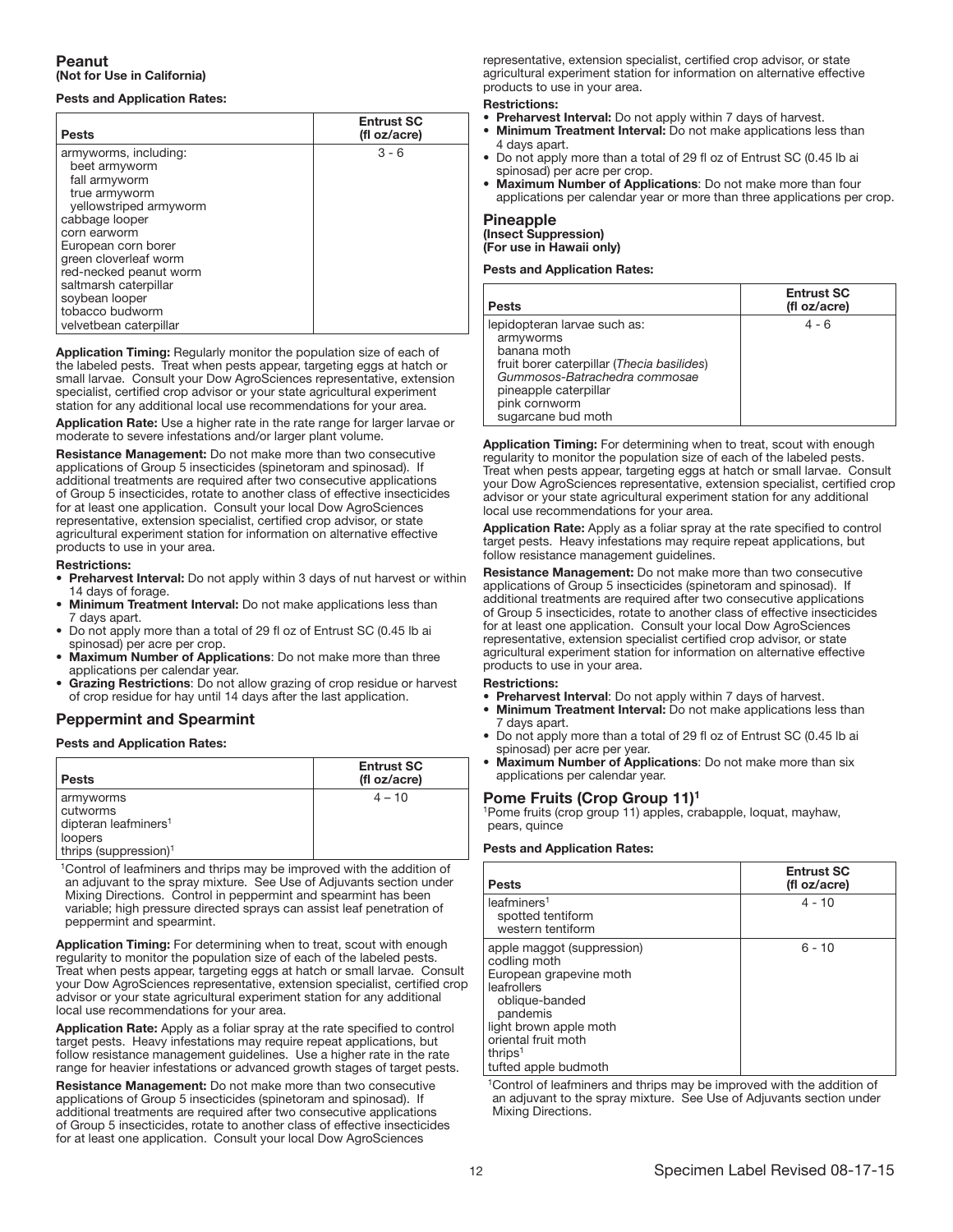Application Timing: Optimal timing for leafminers and leafrollers may vary between species and geographic location. For leafminers, monitor the moth flights and infestation densities of both the sap-feeding and tissue-feeding stage. For optimum control, treat at first appearance of leaf mining activity. For leafrollers, monitor the moth flights and the infestation densities of the larval stages. Repeat application as necessary to maintain control. Closely follow regional spray recommendations for codling moth and oriental fruit moth treatments based upon biofix dates and pheromone trap catches. Codling moth and oriental fruit moth larvae must be controlled before they penetrate the fruit. Codling moth and oriental fruit moth applications will provide control for no more than 10 days. Repeat application as necessary to maintain control. Consult with your Dow AgroSciences representative, state agricultural experiment station, certified pest control advisor or extension specialist for specific application timings in your area.

Application Rate: The amount of Entrust SC applied per acre will depend upon tree size and pest pressure. Use a lower rate in the rate range for light infestations and/or small trees and a higher rate in the rate range for heavy infestations and/or larger trees.

Resistance Management: Do not make more than three consecutive applications of Group 5 insecticides (spinetoram and spinosad) within a crop season. If additional treatments are required after three consecutive applications of Group 5 insecticides, rotate to another class of effective insecticides for at least one application. Consult your local Dow AgroSciences representative, extension specialist, certified crop advisor, or state agricultural experiment station for information on alternative effective products to use in your area. Do not treat consecutive generations of codling moth, oriental fruit moth, and leafrollers.

### Restrictions:

- Preharvest Interval: Do not apply within 7 days of harvest.
- Minimum Treatment Interval: Do not make applications less than 10 days apart.
- Do not apply more than a total of 29 fl oz of Entrust SC (0.45 lb ai spinosad) per acre per crop.
- Do not apply more than three sprays targeted at leafrollers per season. • Maximum Number of Applications: Do not make more than four
- applications per calendar year.

## Pomegranate

## Pests and Application Rates:

|                          | <b>Entrust SC</b> |                                        |
|--------------------------|-------------------|----------------------------------------|
| <b>Pests</b>             | (fl oz/acre)      | <b>Dilute Spray</b><br>(fl oz/100 gal) |
| carob moth               | $4 - 8$           | $1.3 - 2.7$                            |
| filbert moth             |                   |                                        |
| leafrollers, such as:    |                   |                                        |
| oblique-banded           |                   |                                        |
| omnivorous               |                   |                                        |
| fruit tree               |                   |                                        |
| pandemis                 |                   |                                        |
| redbanded                |                   |                                        |
| variegated               |                   |                                        |
| light brown apple moth   |                   |                                        |
| navel orangeworm         |                   |                                        |
| oriental fruit moth      |                   |                                        |
| peach twig borer         |                   |                                        |
| thrips <sup>1</sup>      |                   |                                        |
| western cherry fruit fly |                   |                                        |

<sup>1</sup>Control of thrips may be improved with the addition of an adjuvant to the spray mixture. See Use of Adjuvants section under Mixing.

Application Timing: Optimal timing for leafrollers may vary between species and geographic location. Monitor the moth flights and the infestation densities of the larval stages. Thorough coverage is necessary for optimal control. Consult with your Dow AgroSciences representative, state agricultural experiment station, certified pest control advisor or extension specialist for specific application timings in your area.

Application Rate: Use a higher rate in the rate range for large trees, heavy infestations, or advanced growth stages of target pest, especially if spray volume or coverage is marginal.

Spray Volume: Dilute sprays are sprayed to the point of runoff. The application rate range in the table is based upon a spray volume of 300 gallons per acre. Gallonage of dilute sprays will vary depending upon tree size, density of canopy, stage of seasonal growth, and spacing in the orchard.

Resistance Management: Do not make more than three consecutive applications of Group 5 insecticides (spinetoram and spinosad) within a crop season. If additional treatments are required after three consecutive applications of Group 5 insecticides, rotate to another

class of effective insecticides for at least one application. Consult your local Dow AgroSciences representative, extension specialist, certified crop advisor, or state agricultural experiment station for information on alternative effective products to use in your area. Avoid treating consecutive generations of oriental fruit moth and leafrollers.

## Restrictions:

- **Preharvest Interval:** Do not apply within 7 days of harvest. • Minimum Treatment Interval: A 10- to 14-day re-treatment schedule may be necessary to maintain control if the crop is growing rapidly or if
- there is heavy pest pressure. • Do not apply more than a total of 29 fl oz of Entrust SC (0.45 lb ai spinosad) per acre per year.
- Maximum Number of Applications: Do not apply more than three sprays targeted at leafrollers per season.

### Root and Tuber Vegetables (Crop Group 1)1 and Artichoke

1Root and tuber vegetables (crop group 1) arracacha, arrowroot, bitter cassava, black salsify, carrot, celeriac, chayote root, chicory, Chinese artichoke, chufa, dasheen, edible burdock, edible canna, garden beet, ginger, ginseng, horseradish, Jerusalem artichoke, leren, oriental radish, parsnip, potato, radish, rutabaga, salsify, skirret, Spanish salsify, sugar beet, sweet cassava, sweet potato, tanier, true yam, turmeric, turnip, turnip-rooted chervil, turnip-rooted parsley, yam bean

## Pests and Application Rates:

| Crops                                                                                                                                                                                                                                                                 | Pests                                                                                                     | <b>Entrust SC</b><br>(fl oz/acre) |
|-----------------------------------------------------------------------------------------------------------------------------------------------------------------------------------------------------------------------------------------------------------------------|-----------------------------------------------------------------------------------------------------------|-----------------------------------|
| black salsify<br>carrot<br>chicory<br>ginseng<br>horseradish<br>parsnip<br>salsify<br>skirret<br>Spanish salsify<br>turnip-rooted chervil<br>turnip-rooted parsley<br>celeriac<br>edible burdock<br>oriental radish<br>radish<br>rutabaga<br>turnip                   | armyworms<br>dipteran leafminers<br>European corn borer<br>fleabeetle<br>loopers<br>thrips <sup>1</sup>   | $3 - 6$                           |
| arracacha<br>arrowroot                                                                                                                                                                                                                                                | Colorado potato beetle<br>European corn borer                                                             | $3 - 10$                          |
| artichoke<br>bitter cassava<br>chayote root<br>Chinese artichoke<br>chufa<br>dasheen<br>edible canna<br>garden beet<br>ginger<br>Jerusalem artichoke<br>leren<br>potato<br>sugar beet<br>sweet cassava<br>sweet potato<br>tanier<br>true yam<br>turmeric,<br>yam bean | armyworms<br>artichoke plume moth<br>dipteran leafminers<br>(Liriomyza)<br>loopers<br>thrips <sup>1</sup> | $4.5 - 10$                        |

<sup>1</sup>Control of thrips may be improved with the addition of an adjuvant to the spray mixture. See Use of Adjuvants section under Mixing Directions.

Application Timing: For determining when to treat, scout with enough regularity to monitor the population size of each of the labeled pests. Treat when pests appear, targeting eggs at hatch or small larvae. When plants are growing rapidly, repeat applications may be necessary to protect new foliage. Consult your Dow AgroSciences representative, extension specialist, certified crop advisor or your state agricultural experiment station for any additional local use recommendations for your area.

Application Rate: Apply as a foliar spray at the rate specified to control target pests. Use a higher rate in the rate range for larger larvae or heavier infestations. Heavy infestations may require repeat applications but follow resistance management guidelines.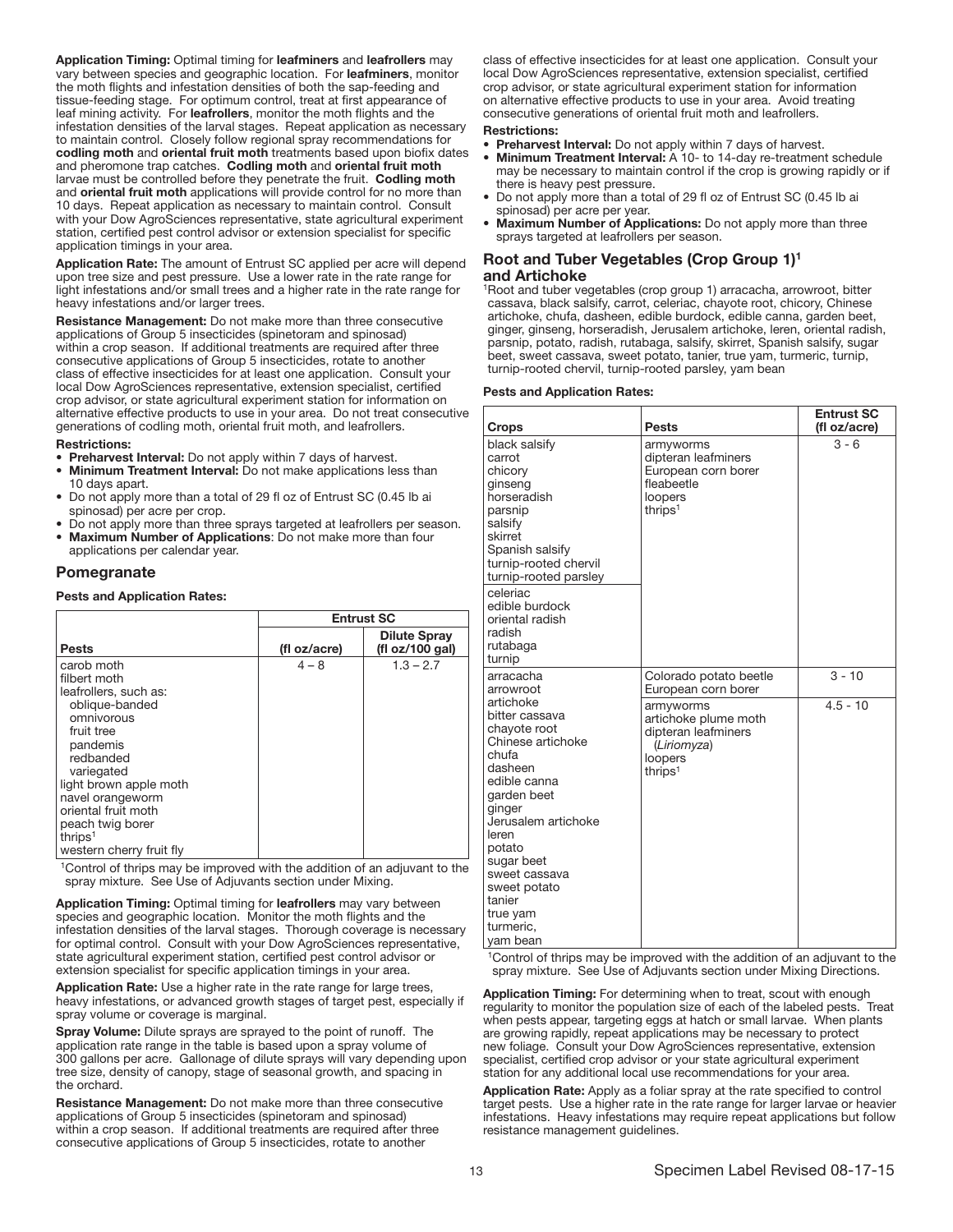Chemigation: Entrust SC may be applied to potatoes by chemigation at labeled rates. Refer to the Chemigation Application section.

Resistance Management: Do not make more than two consecutive applications of Group 5 insecticides (spinetoram and spinosad). If additional treatments are required after two consecutive applications of Group 5 insecticides, rotate to another class of effective insecticides for at least one application. Consult your local Dow AgroSciences representative, extension specialist, certified crop advisor, or state agricultural experiment station for information on alternative effective products to use in your area. Do not apply Entrust SC to consecutive generations of Colorado potato beetle and do not make more than two applications per single generation of Colorado potato beetle.

### Restrictions:

### • Garden beet and sugar beet

Preharvest Interval: Do not apply within 3 days of harvest.

**Minimum Treatment Interval:** Do not make applications less than 7 days apart.

Do not apply more than a total of 21 fl oz of Entrust SC (0.33 lb ai spinosad) per crop.

Maximum Number of Applications: Do not make more than four applications per crop.

• Black salsify, carrot, chicory, ginseng, horseradish, parsnip, salsify, skirret, Spanish salsify, turnip-rooted chervil, turnip-rooted parsley: Preharvest Interval: Do not apply within 3 days of harvest.

Minimum Treatment Interval: Do not make applications less than 5 days apart.

Do not apply more than a total of 21 fl oz of Entrust SC (0.3 lb ai spinosad) per acre per crop.

Maximum Number of Applications: Do not make more than four applications per calendar year.

• Arracacha, arrowroot, bitter cassava, chayote root, Chinese artichoke, chufa, dasheen, edible canna, ginger, Jerusalem artichoke, leren, potato, sweet cassava, sweet potato, tanier, true yam, turmeric, yam bean

Preharvest Interval: Do not apply within 7 days of harvest.

Minimum Treatment Interval: Do not make applications less than 7 days apart.

Do not apply more than a total of 21 fl oz of Entrust SC (0.33 lb ai spinosad) per crop.

Maximum Number of Applications: Do not make more than four applications per crop.

**Artichoke** 

Preharvest Interval: Do not apply within 2 days of harvest. Minimum Treatment Interval: Do not make applications less than 7 days apart.

Do not apply more than a total of 7.5 oz of Entrust SC (0.33 lb ai spinosad) per crop.

Maximum Number of Applications: Do not make more than four applications per crop.

• Celeriac, edible burdock, Oriental radish, radish, rutabaga, turnip and other root vegetables not specifically listed: Preharvest Interval: Do not apply within 3 days of harvest.

Minimum Treatment Interval: Do not make applications less than 5 days apart.

Do not apply more than a total of 18 fl oz of Entrust SC (0.28 lb ai spinosad) per acre per crop.

Maximum Number of Applications: Do not make more than three applications per calendar year.

### Small Cereal Grains and Grain Amaranth

Small cereal grains barley, buckwheat, milo, oats, pearl millet, proso millet, rye, sorghum, triticale, wheat

## Pests and Application Rates:

| <b>Pests</b>                                                                                  | <b>Entrust SC</b><br>(fl oz/acre) |
|-----------------------------------------------------------------------------------------------|-----------------------------------|
| cereal leaf beetle                                                                            | $2 - 6$                           |
| armyworms<br>corn earworm (headworm)<br>grasshoppers (suppression)<br>southwestern corn borer | $3 - 6$                           |

Application Timing: Scout for armyworms and grasshoppers with enough regularity to monitor egg laying and egg hatch and treat when thresholds are reached. Time applications of Entrust SC to coincide with peak egg hatch and/or small larval stage of growth of each generation.

Application Rate: Apply as a foliar spray at the rate specified to control target pests. Use a higher rate in the rate range for heavy infestations, advanced growth stages of target pests, or difficult spray coverage situations. Resistance Management: Do not make more than two consecutive applications of Group 5 insecticides (spinetoram and spinosad). If additional treatments are required after two consecutive applications of Group 5 insecticides, rotate to another class of effective insecticides for at least one application. Consult your local Dow AgroSciences representative, extension specialist, certified crop advisor, or state agricultural experiment station for information on alternative effective products to use in your area.

### Restrictions:

- Preharvest Interval: Do not apply within 21 days of grain or straw harvest or within 3 days of forage, fodder or hay harvest.
- **Minimum Treatment Interval:** Do not make applications less than 4 days apart.
- Do not apply more than a total of 19 fl oz of Entrust SC (0.28 lb ai spinosad) per acre per year.
- Maximum Number of Applications: Do not make more than three applications per calendar year.
- Do not allow cattle to graze treated area until spray has dried.

### Soybean

## Pests and Application Rates:

| <b>Pests</b>                                                                                                                       | <b>Entrust SC</b><br>(fl oz/acre) |
|------------------------------------------------------------------------------------------------------------------------------------|-----------------------------------|
| green clover worm<br>soybean looper<br>true armyworm<br>velvet bean caterpillar                                                    | $2.25 - 3$                        |
| armyworms, such as:<br>beet armyworm<br>fall armyworm<br>yellowstriped armyworm<br>corn earworm (podworm)<br>saltmarsh caterpillar | $3 - 4$                           |

Ī Application Timing: Treat when field counts or crop injury indicates damaging pest populations are present or developing. Time applications to treat small larvae and use sufficient spray volume to ensure good coverage.

Application Rate: Use a higher rate in rate range for heavy infestations and/or difficult spray coverage situations.

Resistance Management: Do not make more than two consecutive applications of Group 5 insecticides (spinetoram and spinosad). If additional treatments are required after two consecutive applications of Group 5 insecticides, rotate to another class of effective insecticides for at least one application. Consult your local Dow AgroSciences representative, extension specialist, certified crop advisor, or state agricultural experiment station for information on alternative effective products to use in your area.

### Restrictions:

- Preharvest Interval: Do not apply within 28 days of harvest.
- Minimum Treatment Interval: Do not make applications less than 4 days apart.
- Do not apply more than a total of 10 fl oz of Entrust SC (0.186 lb ai spinosad) per acre per year.
- Maximum Number of Applications: Do not make more than four applications per calendar year.
- Do not feed treated forage or hay to meat or dairy animals.

### Spices (Except Black Pepper) (Subgroup 19B)1

1Spices (except black pepper) (subgroup 19B) allspice, anise (seed), annatto (seed), black caraway, caper (buds), caraway, cardamom, cassia (buds), celery (seed), cinnamon, clove (buds), common fennel, coriander (seed), culantro (seed), cumin, dill (seed), Florence fennel (seed), fenugreek, grains of paradise, juniper (berry), lovage (seed), mace, mustard (seed), nutmeg, poppy (seed), saffron, star anise, vanilla, white pepper

## Pests and Application Rates:

| <b>Pests</b>                                                   | <b>Entrust SC</b><br>(fl oz/acre) |
|----------------------------------------------------------------|-----------------------------------|
| lepidopteran larvae                                            | $4 - 6$                           |
| flea beetles<br>dipteran leafminers <sup>1</sup><br>thrips $1$ | $6 - 10$                          |

<sup>1</sup>Suppression of leafminers and thrips may be improved with the addition of an adjuvant to the spray mixture. See Use of Adjuvants under Mixing Directions.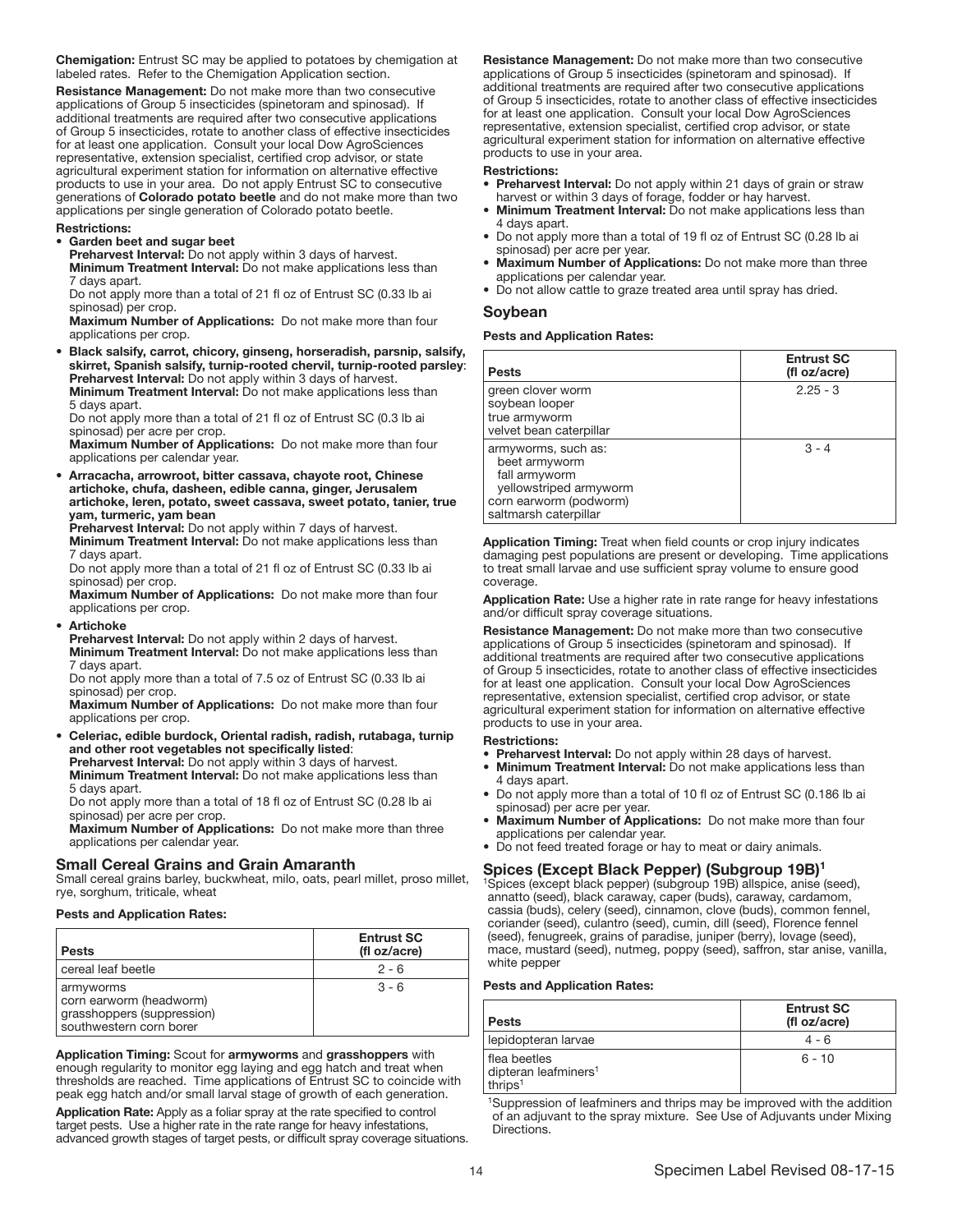Application Timing: For determining when to treat, scout with enough regularity to monitor the population size of each of the labeled pests. Treat when pests appear, targeting eggs at hatch or small larvae. Consult your Dow AgroSciences representative, extension specialist, certified crop advisor or your state agricultural experiment station for any additional local use recommendations for your area.

Application Rate: Apply as a foliar spray at the rate specified to control target pests. Use a higher rate in the rate range for larger larvae or heavy infestations. Heavy infestations may require repeat applications, but follow resistance management guidelines.

Resistance Management: Do not make more than two consecutive applications of Group 5 insecticides (spinetoram and spinosad). If additional treatments are required after two consecutive applications of Group 5 insecticides, rotate to another class of effective insecticides for at least one application. Consult your local Dow AgroSciences representative, extension specialist certified crop advisor, or state agricultural experiment station for information on alternative effective products to use in your area.

### Restrictions:

- Preharvest Interval: Do not apply within 14 days of harvest.
- Minimum Treatment Interval: Do not make applications less than 10 days apart.
- Do not apply more than a total of 29 fl oz of Entrust SC (0.45 lb ai of spinosad) per acre per crop
- Maximum Number of Applications: Do not make more than five applications per calendar year.

### Stone Fruits (Crop Group 12)<sup>1</sup>

<sup>1</sup>Stone fruits (crop group 12) apricot, cherries, nectarine, peach, plum, prune

## Pests and Application Rates:

|                                                                                                                                                                                                                                                                                                                                                                                                                                                                            | <b>Entrust SC</b> |                                        |
|----------------------------------------------------------------------------------------------------------------------------------------------------------------------------------------------------------------------------------------------------------------------------------------------------------------------------------------------------------------------------------------------------------------------------------------------------------------------------|-------------------|----------------------------------------|
| <b>Pests</b>                                                                                                                                                                                                                                                                                                                                                                                                                                                               | (fl oz/acre)      | <b>Dilute Spray</b><br>(fl oz/100 gal) |
| cherry fruit fly, such as:<br>black cherry<br>eastern cherry<br>western cherry fruit fly<br>(suppression)<br>European grapevine moth<br>green fruitworm<br>lepidopteran leafminers <sup>1</sup> such as:<br>spotted tentiform<br>western tentiform<br>leafrollers, such as:<br>fruit tree<br>oblique-banded<br>pandemis<br>redbanded<br>variegated<br>light brown apple moth<br>oriental fruit moth<br>peach twig borer<br>thrips <sup>1</sup><br>western cherry fruit fly | $4 - 8$           | $1.3 - 2.7$                            |

<sup>1</sup>Control of leafminers and thrips may be improved with the addition of an adjuvant to the spray mixture. See Use of Adjuvants section under Mixing Directions.

Application Timing: Peach twig borer applications can be made dormant, delayed dormant or as summer sprays. Optimal timing for lepidopteran leafminers and leafrollers may vary between species and geographic location. For lepidopteran leafminers, monitor the moth flights and the infestation densities of both the sap-feeding and tissue-feeding stages, but for optimal control, treat before significant tissue-feeding miners are observed. For leafrollers, monitor the moth flights and the infestation densities of the larval stages and re-treat as necessary to maintain control; thorough coverage is necessary for optimal control. For cherry fruit fly, western cherry fruit fly and other related species, maintain protective sprays at 7-days intervals while adults are present and fruit is susceptible to attack. For oriental fruit moth, no more than 10 days of residual control can be expected. If longer residual is required, make a second application of Entrust SC or other insecticide labeled for oriental fruit moth. For thrips, a 3- to 4-day re-treatment schedule may be necessary at flowering. After flowering, a 5- to 7-day re-treatment schedule may be followed. For cherry fruit fly, maintain protective sprays at 7-day intervals while adults are present and fruit is

susceptible to attack. For all pests, consult with your Dow AgroSciences representative, state agricultural experiment station, certified pest control advisor or extension specialist for specific application timings in your area.

Application Rate: Use a higher rate in the rate range for large trees, heavy infestations, or advanced growth stages of target pest, especially if spray volume or coverage is marginal.

Spray Volume: Dilute sprays are sprayed to the point of runoff. The application rate range in the table is based upon a spray volume of 300 gallons per acre. Gallonage of dilute sprays will vary depending upon tree size, density of canopy, stage of seasonal growth, and spacing in the orchard.

Resistance Management: Do not make more than three consecutive applications of Group 5 insecticides (spinetoram and spinosad) within a crop season. If additional treatments are required after three consecutive applications of Group 5 insecticides, rotate to another class of effective insecticides for at least one application. Consult your local Dow AgroSciences representative, extension specialist, certified crop advisor, or state agricultural experiment station for information on alternative effective products to use in your area. Do not treat consecutive generations of oriental fruit moth and leafrollers.

### Restrictions:

- Preharvest Interval: Do not apply within 14 days of harvest for apricots, within 7 days of harvest for cherries, plums, prunes and other stone fruit crops, or within 1 day of harvest for nectarines and peaches.
- Minimum Treatment Interval: Do not make applications less than 7 days apart.
- Do not apply more than a total of 29 fl oz of Entrust SC (0.45 lb ai spinosad) per acre per year.
- Maximum Number of Applications: Do not apply more than three sprays targeted at leafrollers per season.

### **Strawberry**

## Pests and Application Rates:

| <b>Pests</b>                                                                                                          | <b>Entrust SC</b><br>(fl oz/acre) |
|-----------------------------------------------------------------------------------------------------------------------|-----------------------------------|
| armyworms, including beet armyworms<br>European grapevine moth<br>leafrollers<br>light brown apple moth<br>thrips $1$ | $4 - 6$                           |

<sup>1</sup>For thrips, if additional treatments are required after two consecutive applications of Group 5 insecticides, rotate to another class of effective insecticides for at least two applications

Application Timing: Treat when pests appear, targeting eggs at hatch or small larvae. For thrips, a 3- to 4-day re-treatment schedule may be necessary if there is heavy pest pressure or if the pest population is increasing rapidly. For control of all other pests, a 5- to 7-day retreatment schedule may be necessary if the crop is growing rapidly or if there is heavy pest pressure. Consult your Dow AgroSciences representative, extension service specialist, certified crop advisor or your state agricultural experiment station for any additional local use recommendations for your area.

Application Rate: Apply as a foliar spray at the rate specified to control target pests. Use a higher rate in the rate range for larger larvae or moderate to severe pest infestations. Heavy infestations may require repeat applications but follow resistance management guidelines.

Resistance Management: Do not make more than two consecutive applications of Group 5 insecticides (spinetoram and spinosad). If additional treatments are required after two consecutive applications of Group 5 insecticides, rotate to another class of effective insecticides for at least one application. For thrips, if additional treatments are required after two consecutive applications of Group 5 insecticides, rotate to another class of effective insecticides for at least two applications. Consult your local Dow AgroSciences representative, extension specialist, certified crop advisor, or state agricultural experiment station for information on alternative effective products to use in your area.

- Preharvest Interval: Do not apply within 1 day of harvest.
- Minimum Treatment Interval: Do not make applications less than 5 days apart.
- Do not apply more than a total of 18 fl oz of Entrust SC (0.28 lb ai spinosad) per acre per calendar year.
- Maximum Number of Applications: Do not make more than three applications per calendar year.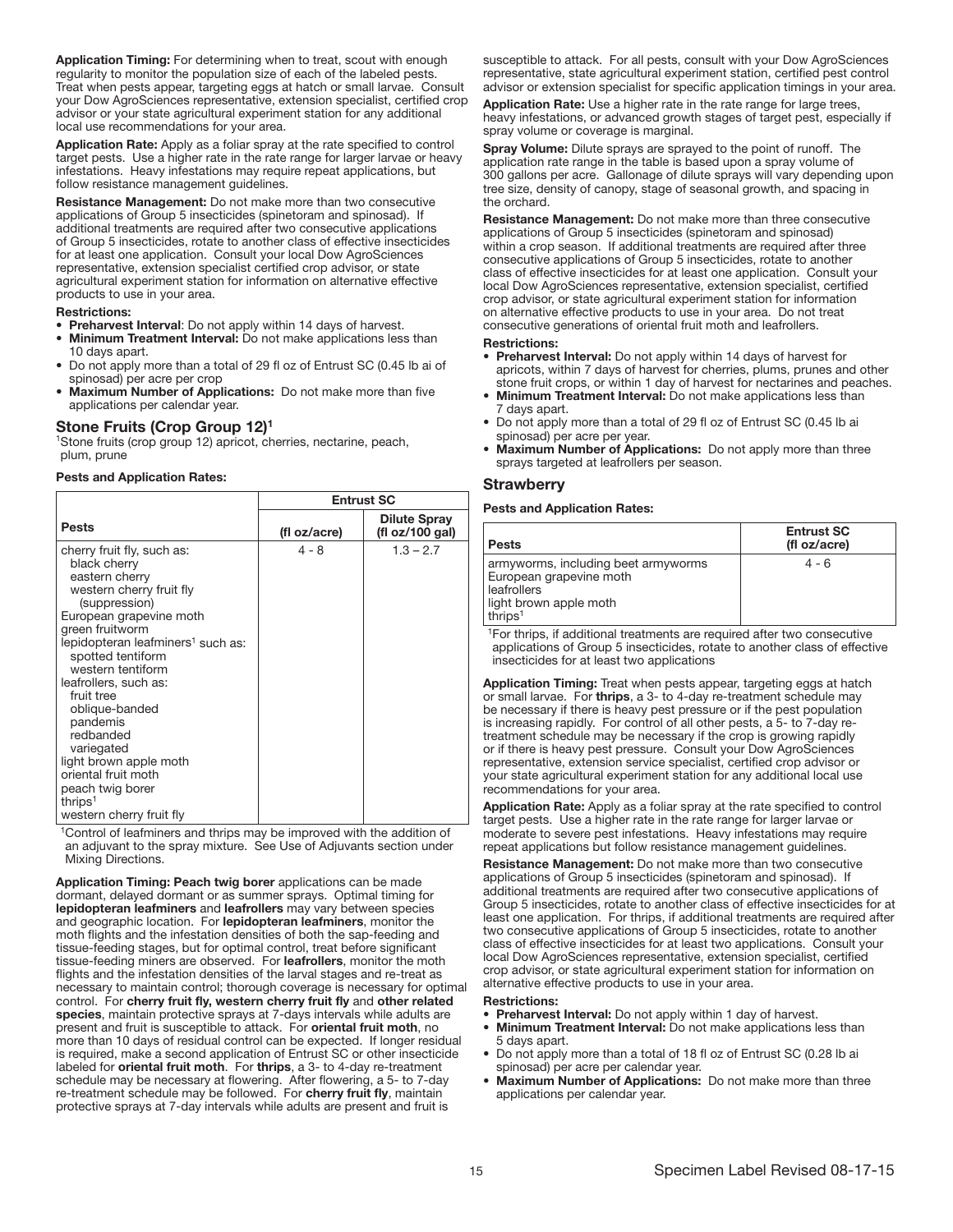## Tree Farms or Plantations Conifers, including Christmas trees, and deciduous trees

## Pests and Application Rates:

| <b>Pests</b>                                                                                                                                                                                                                                                                                                                              | <b>Entrust SC</b><br>(fl oz/acre) |
|-------------------------------------------------------------------------------------------------------------------------------------------------------------------------------------------------------------------------------------------------------------------------------------------------------------------------------------------|-----------------------------------|
| European grapevine moth<br>lepidopterous larvae, such as:<br>bagworm<br>fall webworm<br>gypsy moth<br>hemlock looper<br>jackpine budworm<br>pine tip moth<br>redhumped caterpillar<br>spruce budworm<br>tent caterpillar<br>tussock moths<br>light brown apple moth<br>sawfly larvae, such as:<br>European pine<br>pear<br>redheaded pine | $2 - 8$                           |

Application Timing: Time applications to reach larvae when small or just hatching. Repeat application as necessary to maintain control, but follow resistance management guidelines. Consult with your Dow AgroSciences representative, state agricultural experiment station, certified pest control advisor or extension specialist for information on application timing for specific pests in your area.

Application Rates: The rate of Entrust SC applied per acre will depend upon tree size and severity of infestation. Use a higher rate in the rate range for large trees or heavy infestations. Apply in sufficient volume to ensure thorough coverage.

Resistance Management: Do not make more than two consecutive applications of Group 5 insecticides (spinetoram and spinosad). If additional treatments are required after two consecutive applications of Group 5 insecticides, rotate to another class of effective insecticides for at least one application. Consult your local Dow AgroSciences representative, extension specialist, certified crop advisor, or state agricultural experiment station for information on alternative effective products to use in your area.

### Restrictions:

Ï

• Do not apply more than a total of 29 fl oz of Entrust SC (0.45 lb ai spinosad) per acre per year.

**Tree Nuts (Crop Group 14)<sup>1</sup> and Pistachios** 1Tree nuts (crop group 14) almonds, cashew, chestnut, filbert (hazelnut), macadamia nut, pecan, walnut

## Pests and Application Rates:

|                                                                                                                                                                                                                                                                                        | <b>Entrust SC</b> |                                        |
|----------------------------------------------------------------------------------------------------------------------------------------------------------------------------------------------------------------------------------------------------------------------------------------|-------------------|----------------------------------------|
| <b>Pests</b>                                                                                                                                                                                                                                                                           | (fl oz/acre)      | <b>Dilute Spray</b><br>(fl oz/100 gal) |
| codling moth<br>European grapevine moth<br>fall webworm<br>filbert worm<br>hickory shuckworm<br>light brown apple moth<br>navel orange worm<br>oblique banded leafroller<br>peach twig borer<br>pecan nut casebearer<br>redhumped caterpillar<br>walnut caterpillar<br>walnut husk fly | $4 - 10$          | $1 - 2.5$                              |

Application Timing: Apply Entrust SC as either a dormant or a foliar spray when pests appear or in accordance with local conditions. Apply as a concentrate or dilute spray using conventional, power operated spray equipment (see Orchard Spraying Application section under Application Directions). Consult your Dow AgroSciences representative, extension service specialist, certified crop advisor or your state agricultural experiment station for any additional local use recommendations for your area.

Use of Crop Oils: Crop oils labeled for agricultural use may be added to the dormant spray solution for suppression of overwintering mites and scale insects. Consult specific oil labels and University of California recommendations for precautions and restrictions regarding the use of oils in nut and fruit trees.

Application Rate: The amount of Entrust SC applied per acre will depend upon tree size and volume of foliage present and pest pressure. Use a higher rate in the rate range for large trees or heavy infestations.

Spray Volume: Dilute sprays are sprayed to the point of runoff. The application rate range in the table is based upon a spray volume of 400 gallons per acre. Gallonage of dilute sprays will vary depending upon tree size, density of canopy, stage of seasonal growth, and spacing in the orchard.

Resistance Management: Do not make more than three consecutive applications of Group 5 insecticides (spinetoram and spinosad) within a crop season. If additional treatments are required after three consecutive applications of Group 5 insecticides, rotate to another class of effective insecticides for at least one application. Consult your local Dow AgroSciences representative, extension specialist, certified crop advisor, or state agricultural experiment station for information on alternative effective products to use in your area.

### Restrictions:

- Preharvest Interval: Do not apply within 1 day of harvest of all tree nuts and pistachios.
- Minimum Treatment Interval: Do not make applications less than days apart.
- Do not apply more than a total of 29 fl oz of Entrust SC (0.45 lb ai spinosad) per acre per crop.
- Maximum Number of Applications: Do not apply more than three sprays targeted at leafrollers per season.

### Tropical Tree Fruits<sup>1</sup> (Insect Suppression)

<sup>1</sup>Tropical tree fruits acerola, atemoya, avocado, biriba, black sapote, canistel, cherimoya, custard apple, feijoa, guava, ilama, jaboticaba, longan, lychee, mamey sapote, mango, papaya, passionfruit, pulasan, rambutan, sapodilla, soursop, Spanish lime, star apple, starfruit, sugar apple, ti leaves, wax jambu (wax apple), white sapote

## Pests and Application Rates:

| <b>Pests</b>                                                                                                                                                                                                                        | <b>Entrust SC</b><br>(fl oz/acre) |
|-------------------------------------------------------------------------------------------------------------------------------------------------------------------------------------------------------------------------------------|-----------------------------------|
| European grapevine moth<br>katydids<br>lepidopterous larvae<br>avocado leafroller<br>citrus peelminer<br>cutworms<br>fruit tree leafroller<br>naval orange worm<br>orange tortrix<br>western tussock moth<br>light brown apple moth | $4 - 10$                          |
| thrips <sup>1</sup>                                                                                                                                                                                                                 |                                   |

<sup>1</sup>Control of thrips may be improved with the addition of an adjuvant to the spray mixture. See Use of Adjuvants section under Mixing Directions.

Application Timing: Treat when pests appear or in accordance with local economic thresholds. Consult your Dow AgroSciences representative, extension service specialist, certified crop advisor or your state agricultural experiment station for any additional local use recommendations for your area.

Application Rate: The amount of Entrust SC applied per acre will depend upon tree size and pest pressure. Use a lower rate in the rate range for light infestations and/or small trees and a higher rate in the rate range for heavy infestations and/or large trees.

Resistance Management: Do not make more than two consecutive applications of Group 5 insecticides (spinetoram and spinosad). If additional treatments are required after two consecutive applications of Group 5 insecticides, rotate to another class of effective insecticides for at least one application. Consult your local Dow AgroSciences representative, extension specialist, certified crop advisor, or state agricultural experiment station for information on alternative effective products to use in your area.

- Preharvest Intervals: Do not apply within 1 day of harvest.
- Minimum Treatment Interval: Do not make applications less than 7 days apart.
- Do not apply more than a total of 29 fl oz of Entrust SC (0.45 lb ai spinosad) per acre per crop.
- Maximum Number of Applications: In order to prevent or delay resistance development in thrips, do not apply Entrust SC more than two times per year.
- For resistance management purposes, do not apply to tropical tree fruits grown in nurseries or in greenhouses.